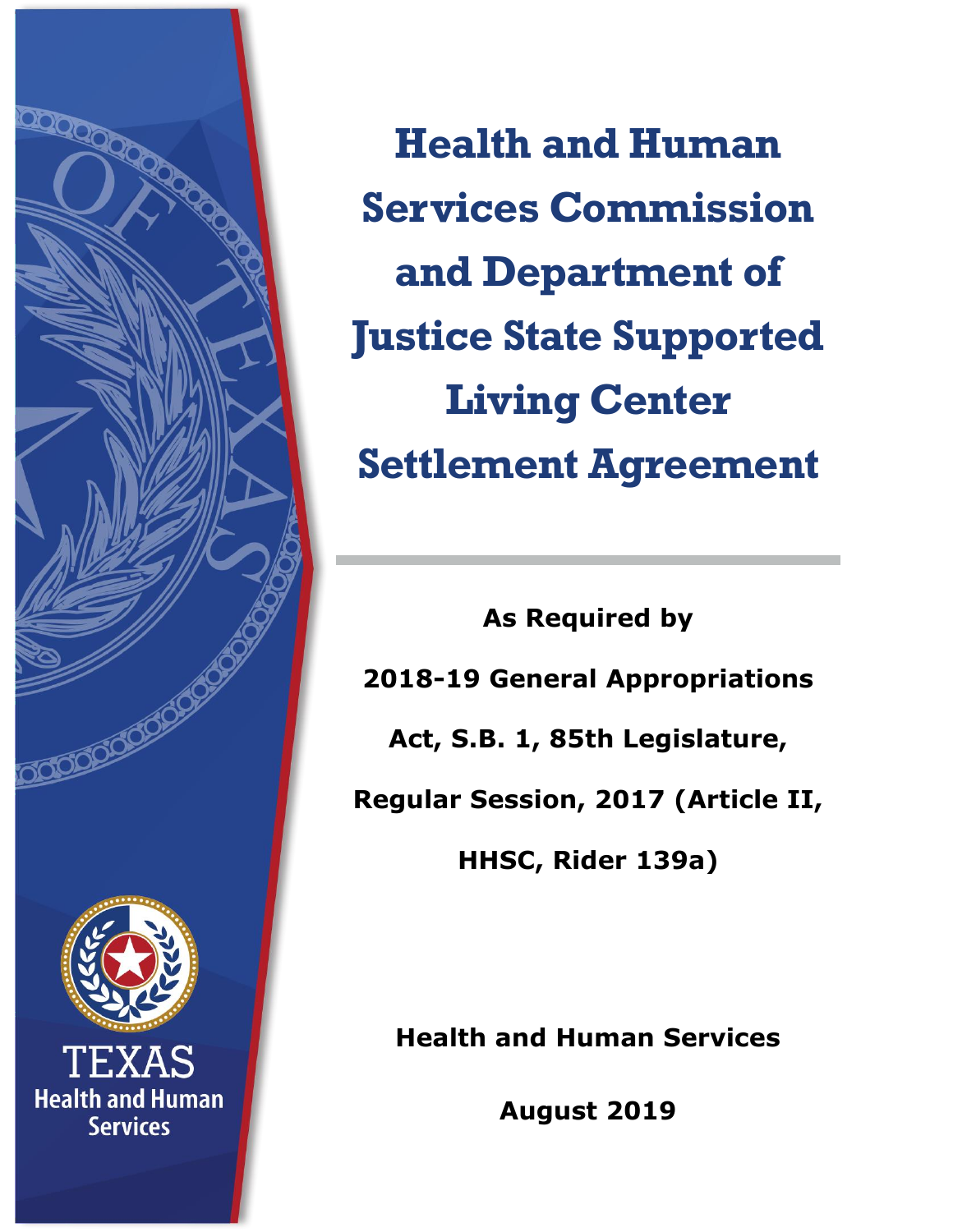# <span id="page-1-0"></span>**Table of Contents**

| Individual Support Plans and Risk Management 10                          |
|--------------------------------------------------------------------------|
|                                                                          |
|                                                                          |
|                                                                          |
|                                                                          |
|                                                                          |
|                                                                          |
|                                                                          |
|                                                                          |
|                                                                          |
|                                                                          |
|                                                                          |
|                                                                          |
|                                                                          |
|                                                                          |
|                                                                          |
|                                                                          |
|                                                                          |
|                                                                          |
|                                                                          |
| Section D: Protection from Harm - Abuse, Neglect and Incident Management |
|                                                                          |
|                                                                          |
|                                                                          |
|                                                                          |
|                                                                          |
|                                                                          |
|                                                                          |
| Section D: Protection from Harm - Abuse, Neglect and Incident Management |
|                                                                          |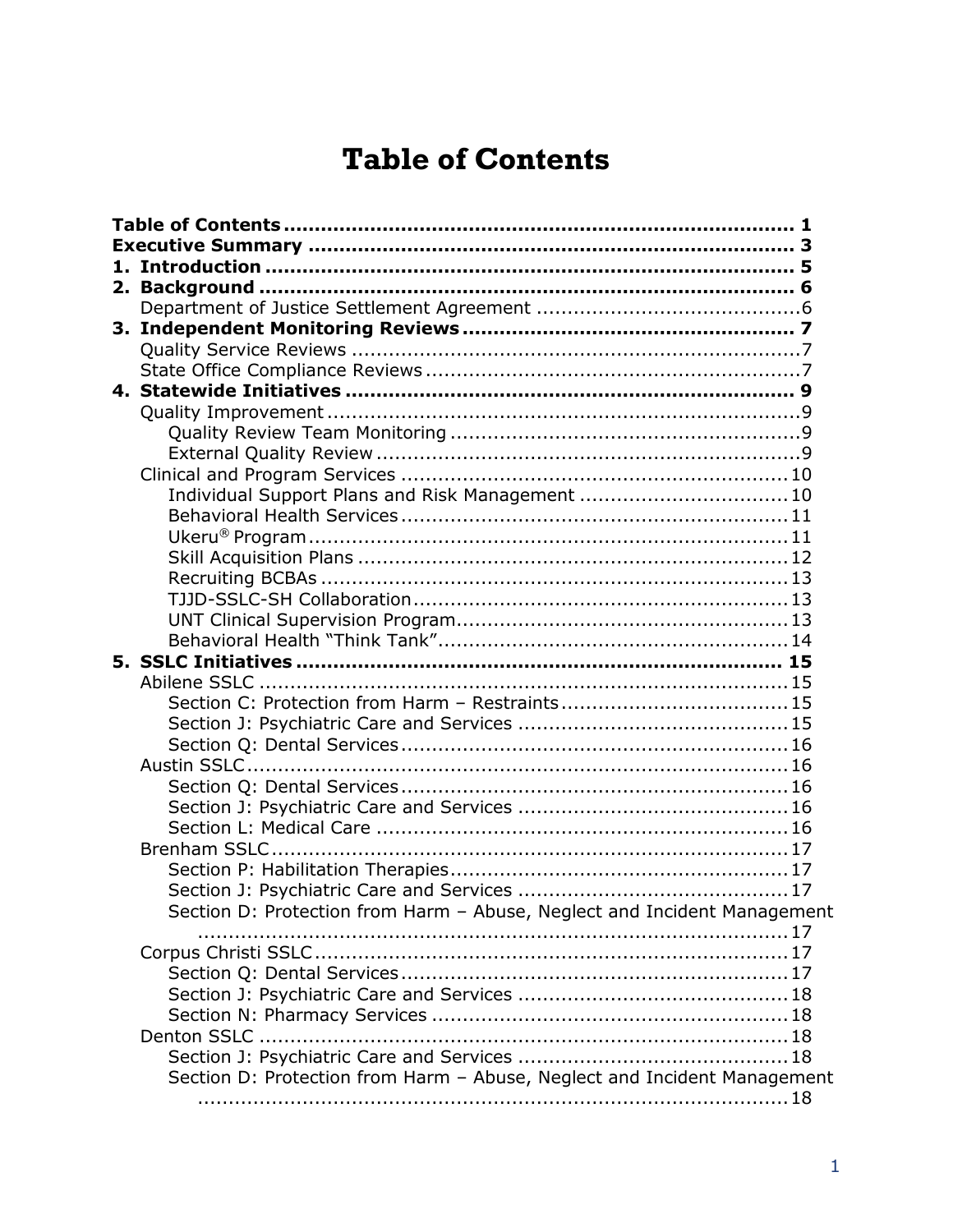| Section T: Serving Individuals in the Most Integrated Setting 19               |  |
|--------------------------------------------------------------------------------|--|
|                                                                                |  |
|                                                                                |  |
|                                                                                |  |
| Section D: Protection from Harm - Abuse, Neglect and Incident Management       |  |
|                                                                                |  |
|                                                                                |  |
|                                                                                |  |
| Section D: Protection from Harm - Abuse, Neglect and Incident Management       |  |
|                                                                                |  |
|                                                                                |  |
|                                                                                |  |
|                                                                                |  |
| Section D: Protection from Harm - Abuse, Neglect and Incident Management       |  |
|                                                                                |  |
|                                                                                |  |
| Section D: Abuse, Neglect and Incident Management 23                           |  |
|                                                                                |  |
|                                                                                |  |
|                                                                                |  |
|                                                                                |  |
|                                                                                |  |
|                                                                                |  |
| Section D: Protection from Harm - Abuse, Neglect and Incident Management       |  |
|                                                                                |  |
| Section S: Habilitation, Training, Education, and Skill Acquisition Programs25 |  |
|                                                                                |  |
|                                                                                |  |
| Section D: Protection from Harm - Abuse, Neglect and Incident Management       |  |
|                                                                                |  |
|                                                                                |  |
|                                                                                |  |
| Appendix A. DOJ Settlement Agreement Sections A-1                              |  |
|                                                                                |  |
|                                                                                |  |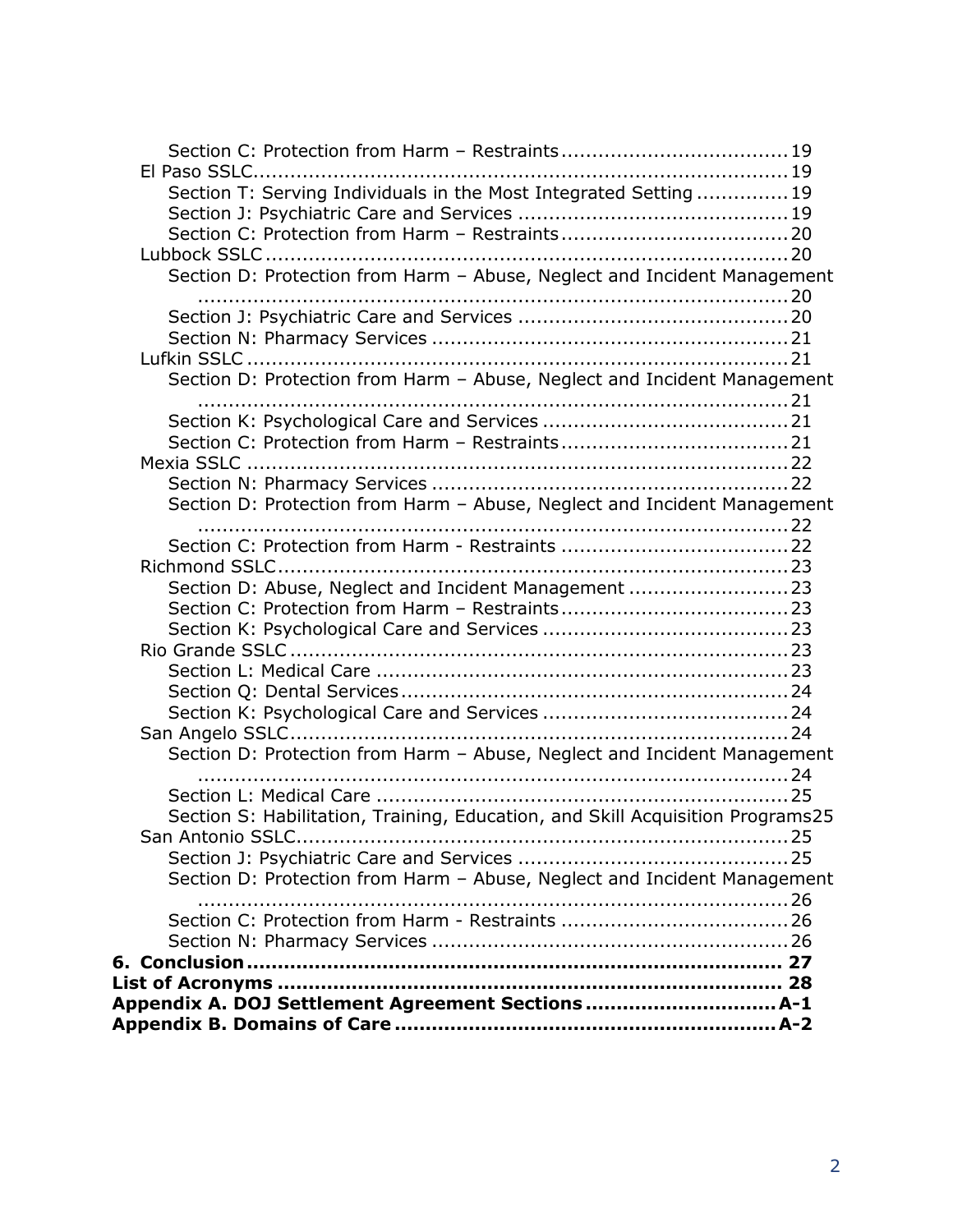### <span id="page-3-0"></span>**Executive Summary**

In 2009, the State of Texas and the Department of Justice (DOJ) entered into a settlement agreement regarding the services provided to people with intellectual disabilities living in state-operated centers, known as state supported living centers (SSLCs), as well as the transition of SSLC residents to the most integrated setting appropriate to meet their needs and preferences.

In 2013, the Legislature required a plan of action to achieve substantial compliance with the settlement agreement. The 2018-2019 General Appropriations Act, Senate Bill 1, 85th Legislature, Regular Session, 2017 (Article II, Health and Human Services Commission [HHSC], Rider 139(a)) requires HHSC to provide an annual update on the SSLCs' compliance with the DOJ settlement agreement.

Under the terms of the settlement agreement, there are 20 substantive sections of improvement (see Appendix A), each of which must receive a rating of substantial compliance as determined by a team of independent monitors. As of July 2019, six centers have obtained substantial compliance in one or more sections and are no longer subject to monitoring in the section(s):

- Abilene SSLC: Compliance in section N, Pharmacy Services
- Austin SSLC: Compliance in section C, Protection from Harm Restraints; section D, Protection from Harm – Abuse, Neglect and Incident Management; and section N, Pharmacy Services
- Brenham SSLC: Compliance in section N, Pharmacy Services
- Denton SSLC: Compliance in section N, Pharmacy Services
- El Paso SSLC: Compliance in section D, Protection from Harm Abuse, Neglect and Incident Management; and section N, Pharmacy Services
- Rio Grande SSLC: Compliance in section D, Protection from Harm Abuse, Neglect and Incident Management

HHSC is committed to improving the quality of life for people with intellectual disabilities who live at the SSLCs. This report highlights ongoing efforts to help the centers maintain compliance with the sections of the settlement agreement.

**Section 2** provides an overview of the settlement agreement between the State of Texas and the Department of Justice and the 20 sections, or categories of review.

**Section 3** describes the DOJ monitoring process outlined in the settlement agreement, and the state monitoring process to conduct compliance reviews.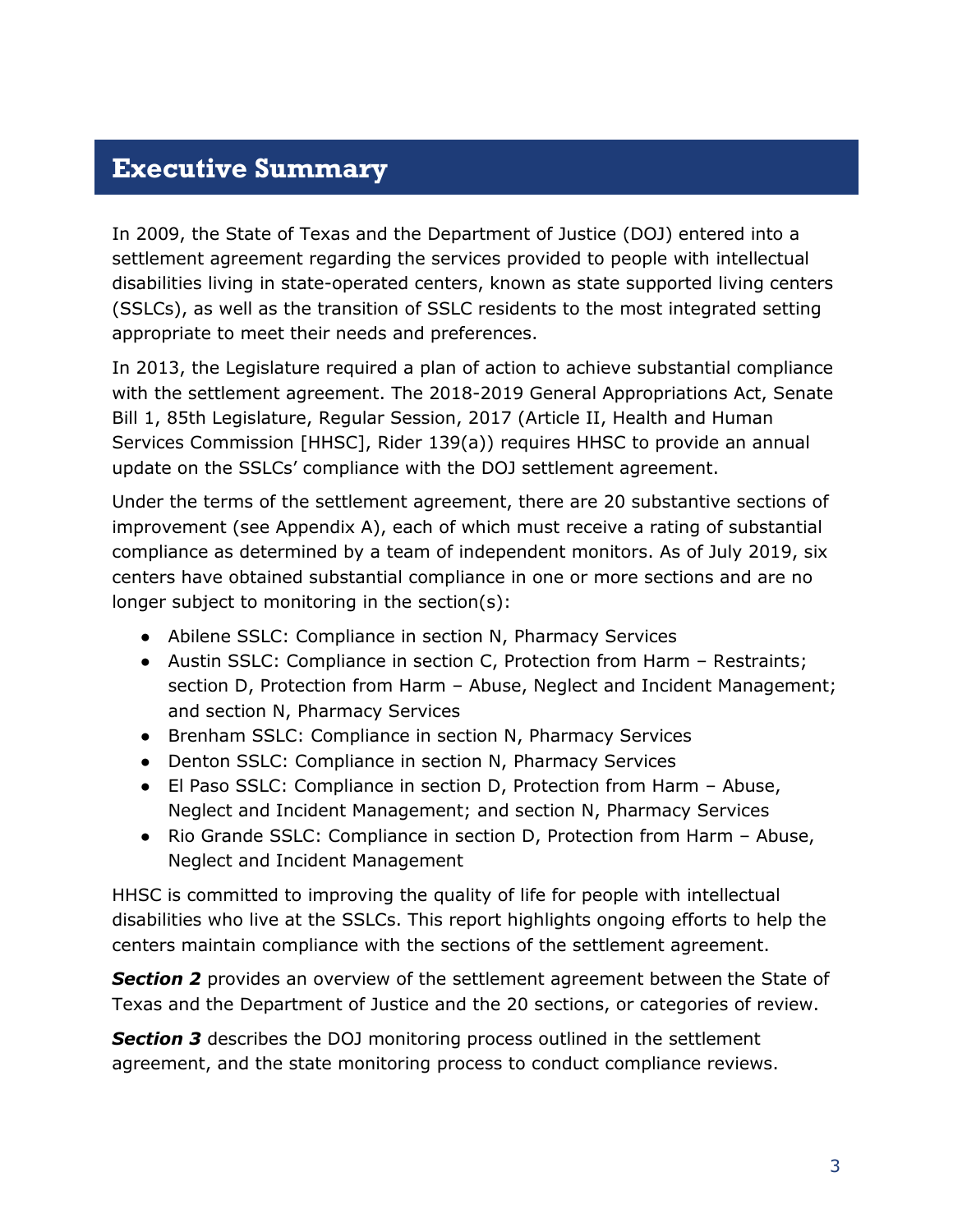**Section 4** provides an update to programs and initiatives that the state believes will help centers maintain compliance with the settlement agreement.

**Section 5** summarizes the sections on which each of the centers are currently focusing their efforts to maintain substantial compliance.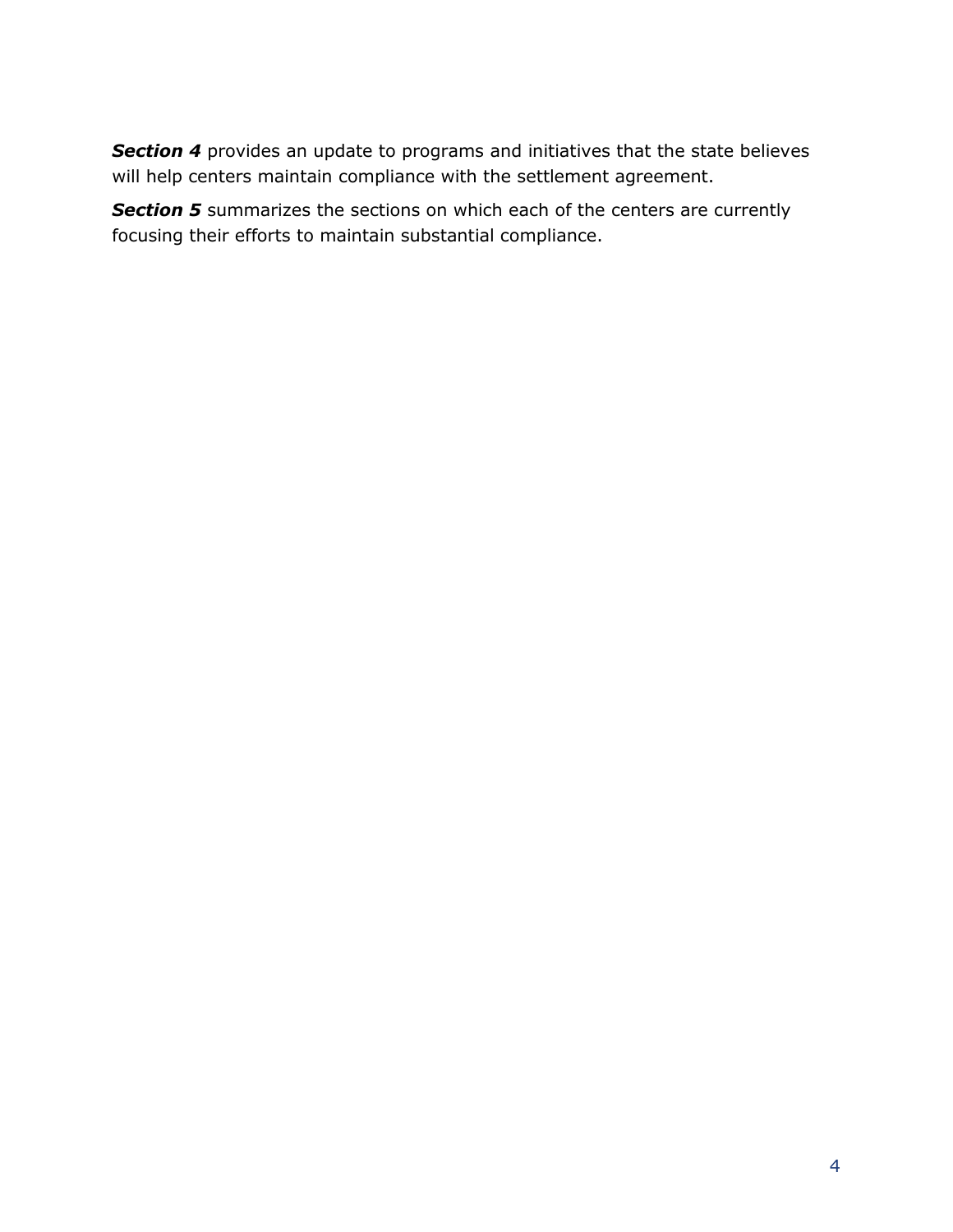### <span id="page-5-0"></span>**1.Introduction**

The State of Texas entered into a settlement agreement with the Department of Justice (DOJ) in June 2009, agreeing to make substantive changes in operations at each of the state supported living centers (SSLCs) to achieve targeted improvements in services and supports for individuals living in these facilities. The 2014-15 General Appropriations Act, Senate Bill 1, 83rd Legislature, Regular Session, 2013 (Article II, Department of Aging and Disability Services [DADS], Rider 36a(1)) required DADS to outline a plan of action to achieve substantial compliance with the DOJ settlement agreement. Since the submission of this plan, DADS has been abolished and all functions, including the operation of the SSLCs, transferred to the Health and Human Services Commission (HHSC).

The 2018-19 General Appropriations Act, Senate Bill 1, 85th Legislature, Regular Session, 2017 (Article II, HHSC, Rider 139(a)) requires HHSC to provide annual status reports on the SSLCs' compliance with the DOJ settlement agreement to the Legislative Budget Board, the Office of the Governor, and the permanent standing committees with jurisdiction over health and human services in the House of Representatives and the Senate. The report shall identify completed actions contained in the initial plan and any changes in the timeline of projected completion for remaining actions.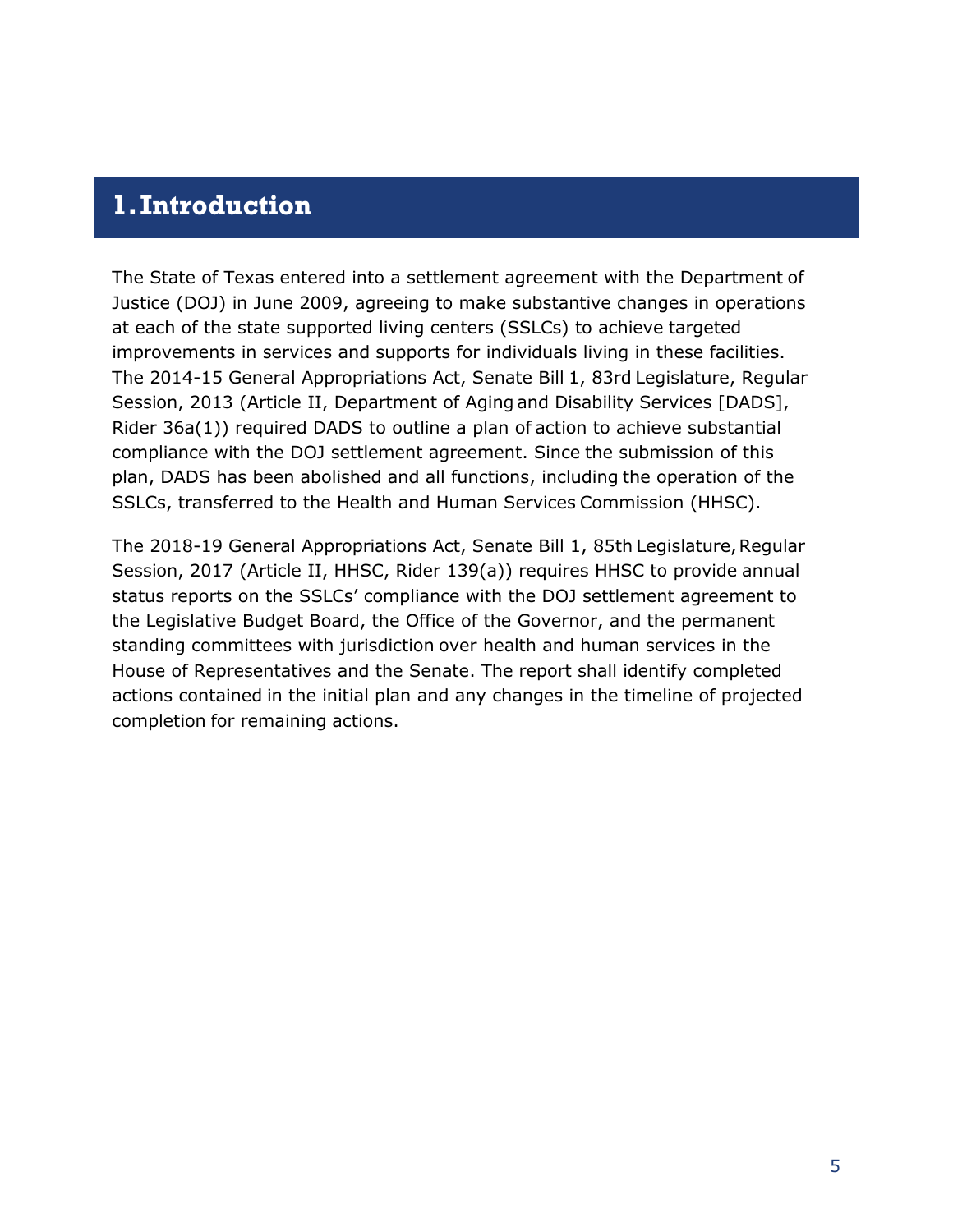## <span id="page-6-0"></span>**2.Background**

## <span id="page-6-1"></span>**Department of Justice Settlement Agreement**

In 2009, the State of Texas and the DOJ (collectively, the Parties) entered into a settlement agreement regarding the services provided to people with intellectual disabilities in state‐operated centers, as well as the transition of such individuals to the most integrated setting appropriate to meet their needs and preferences. The agreement covers 13 SSLCs located in Abilene, Austin, Brenham, Corpus Christi, Denton, El Paso, Lubbock, Lufkin, Mexia, Richmond, Rio Grande, San Angelo, and San Antonio. Under the terms of the agreement, independent monitors conduct reviews at each center to determine compliance within each of 20 substantive sections of improvement (see Appendix A for a complete list).

In 2014, the Parties and the independent monitors worked together to restructure and refine the criteria and tools used to determine compliance with the settlement agreement. Under this modified process, the independent monitors restructured their review of settlement agreement requirements to view them by functional categories. This structure divides 18 sections, or categories of review, into "domains" of care (see Appendix B). These domains encompass all center requirements and focus more on the outcomes for individuals, rather than the processes for achieving those outcomes.

Additionally, the Parties continue to work toward the goal of finalizing amendments to the agreement, with the goals of:

- Strengthening supports for residents transitioning to the community;
- Clearly delineating the state's obligations and compliance expectations under the settlement agreement;
- Establishing more concrete methods for evaluating compliance; and
- Providing a clear and achievable path toward the state's successful exit from the settlement agreement.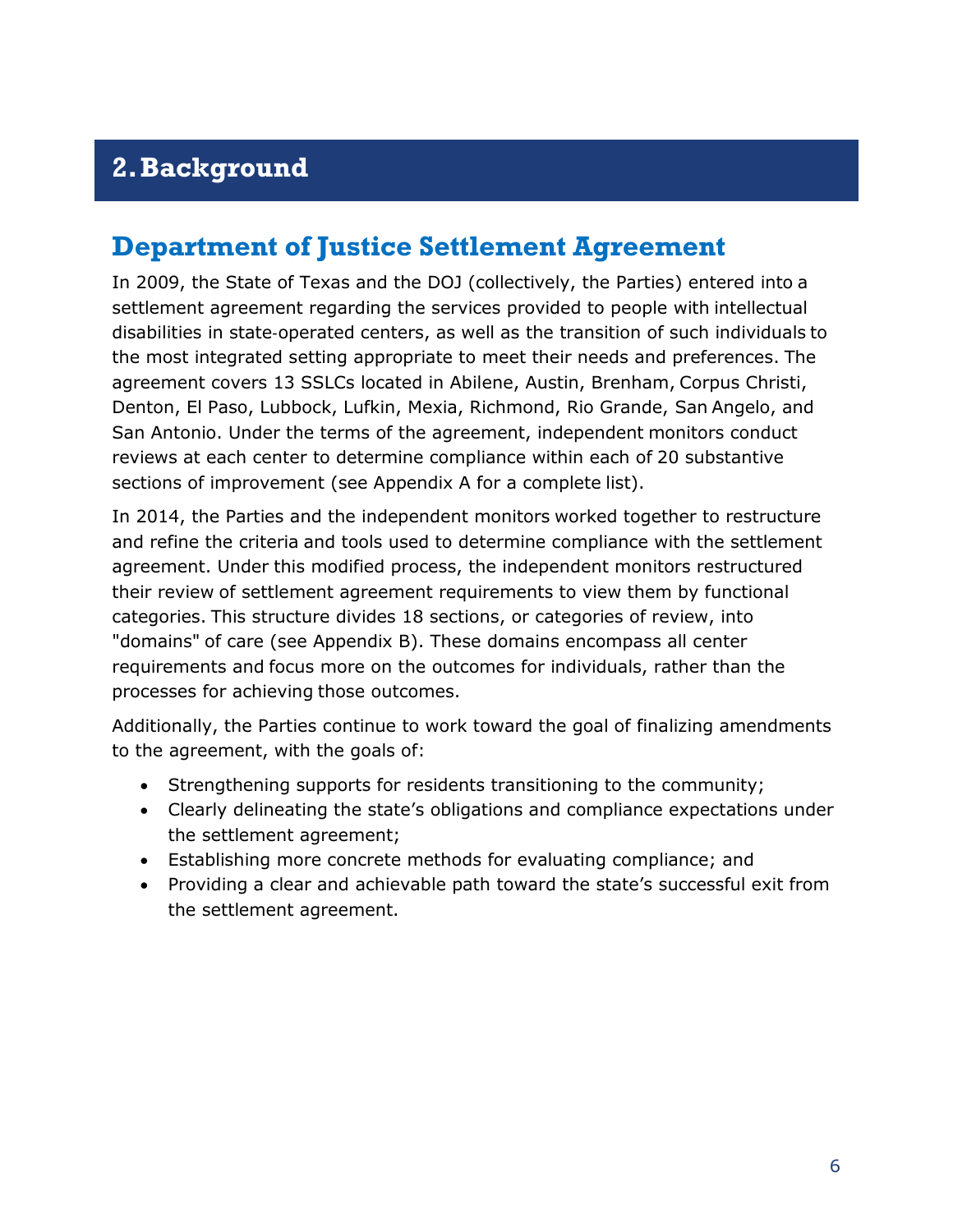## <span id="page-7-0"></span>**3.Independent Monitoring Reviews**

## <span id="page-7-1"></span>**Quality Service Reviews**

In 2015, the Parties implemented a Quality Service Review (QSR) monitoring process. The lead independent monitors restructured monitoring team assignments based on subject matter to reduce inconsistencies in interpretation among team members. The independent monitoring teams finalized the QSR guidelines listed below:

- 1. Protection from Harm Restraints;
- 2. Protection from Harm Abuse, Neglect, and Incident Management;
- 3. Integrated Treatments and Supports;
- 4. Psychiatric Care and Services;
- 5. Psychological Care and Services;
- 6. Medical Care;
- 7. Nursing Care;
- 8. Pharmacy Services;
- 9. Minimum Common Elements of Physical and Nutritional Management;
- 10. Physical and Occupational Therapy;
- 11. Dental Services;
- 12. Communication;
- 13. Habilitation, Training, Education, and Skill Acquisition Programs;
- 14. Quality Improvement; and
- 15. Serving Persons in the Most Integrated Setting Appropriate to their Needs.

The QSR monitoring system involves record reviews, observations, and interviews with staff providing services to individuals. The QSR tools align with the settlement agreement and have clearly defined metrics with a focus on individuals' outcomes. This monitoring process recognizes the State for positive outcomes when they occur and reduces the resources centers expend preparing for an onsite visit.

## <span id="page-7-2"></span>**State Office Compliance Reviews**

When the monitors determine a center meets the criteria for specific indicators in the QSR tools, the monitors move the indicator into a category of "less oversight." The monitors continue to review indicators moved into "less oversight;" however, the monitors do not include those scores in their report in subsequent rounds. The lead monitors move an indicator to "less oversight" based upon the scores for that indicator during current and previous reviews, and the monitoring team's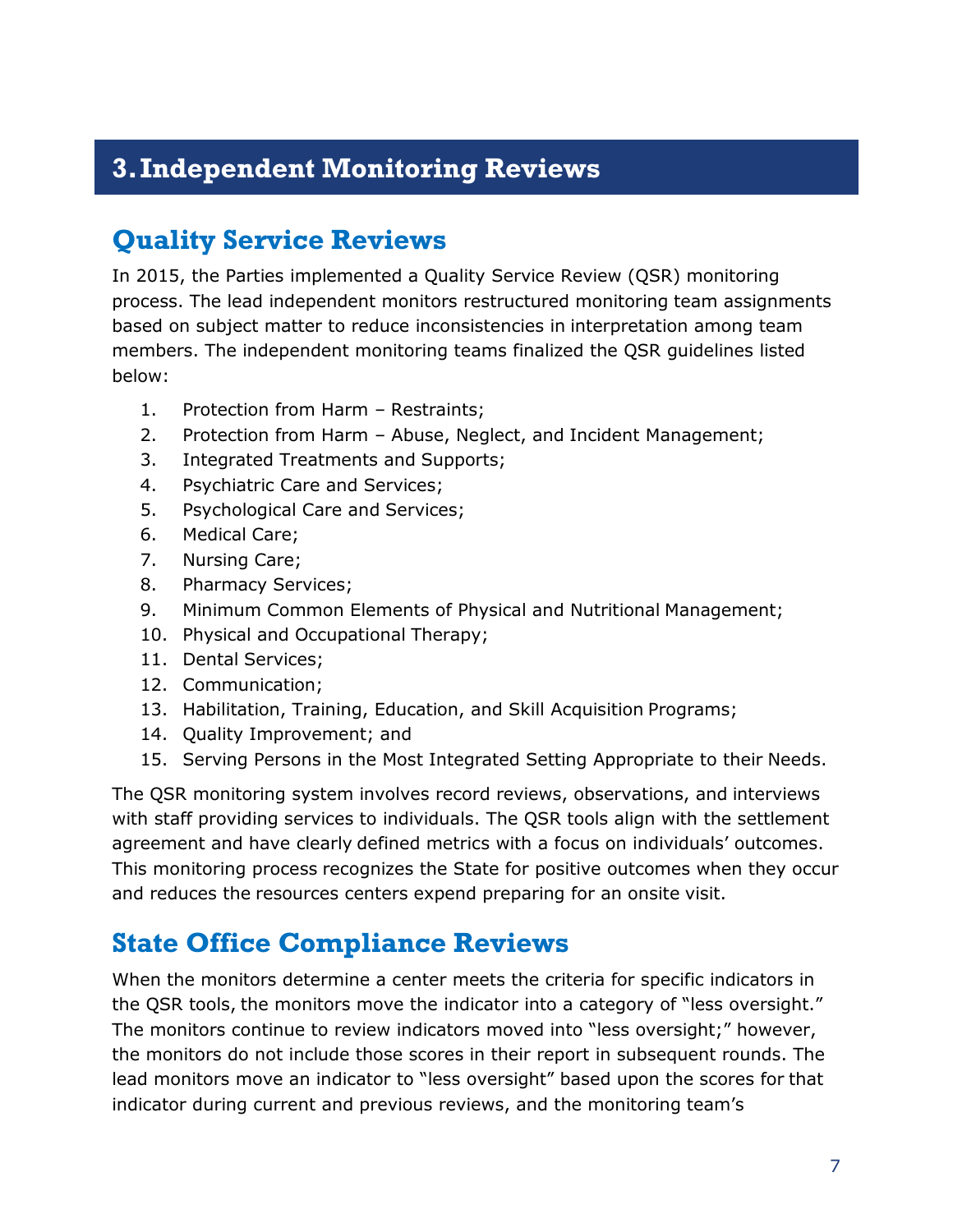knowledge of the center's plans for continued quality assurance and improvement. To maintain oversight of areas that move into the category of "less oversight," state subject matter experts review those indicators every year.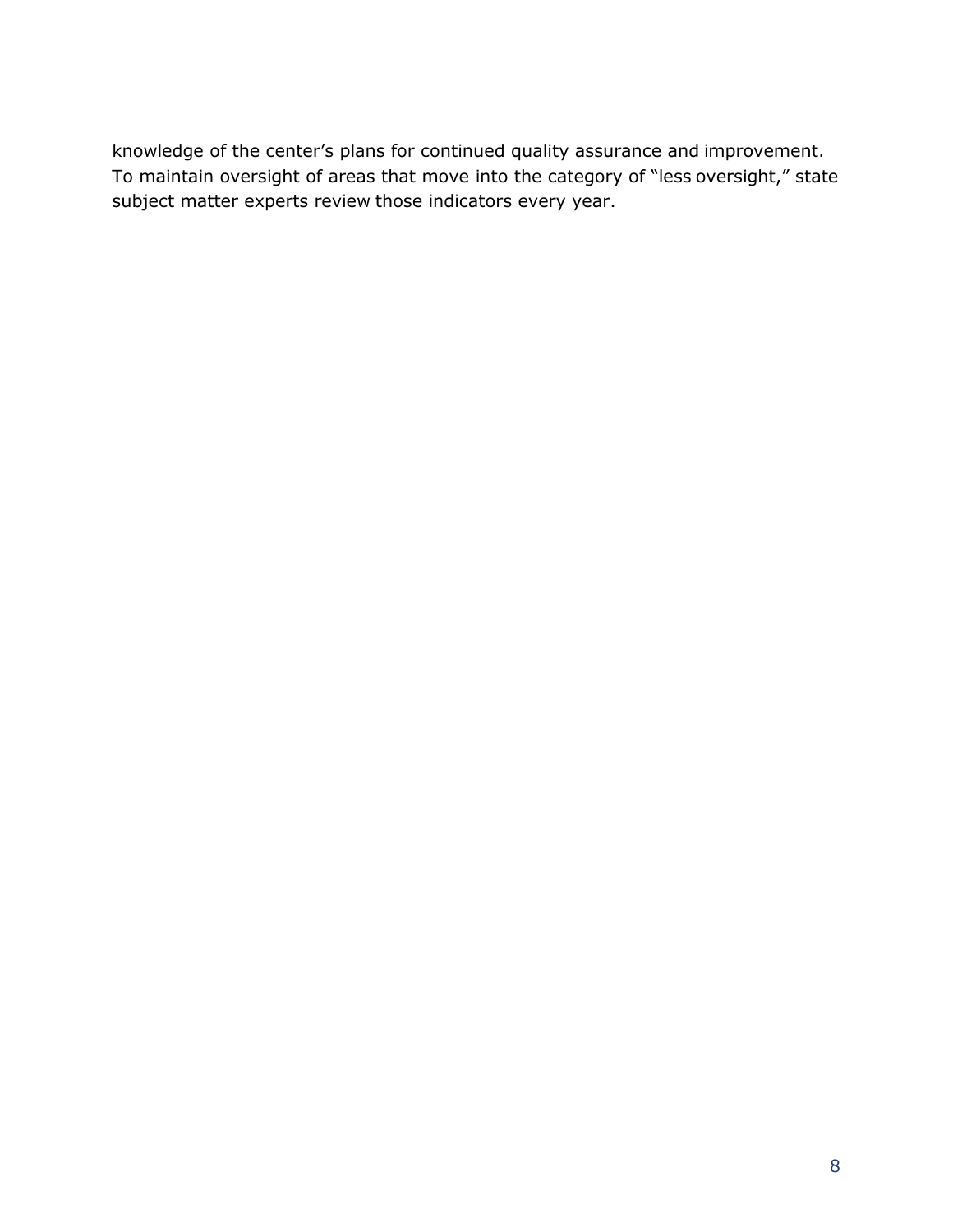## <span id="page-9-0"></span>**4.Statewide Initiatives**

## <span id="page-9-1"></span>**Quality Improvement**

HHSC is continuing efforts to implement an outcomes-based Quality Improvement (QI) Program to assess and improve the quality of care and services HHS provides people in the SSLCs and those who transition from an SSLC into a community setting.

### <span id="page-9-2"></span>Quality Review Team Monitoring

HHSC implemented a new initiative in fiscal year 2019 to help centers increase compliance with the settlement agreement. Every year, members of the state office Quality Review Team (QRT) visit each center for three days to:

- Validate SSLC monitoring data.
- Identify best practices to share with other centers.
- Provide feedback and technical assistance.

QRT members spend most of the three days conducting observations, attending meetings when necessary, and coaching, modeling, and mentoring as needed.

Before each QRT on-site visit, team members review a sample of documentation in the electronic health record, and documents the center submits. The center may also ask the QRT to focus on specific areas during the visit.

At the conclusion of the QRT on-site visit, the team provides the center a summary of findings, to include commendations and recommendations. The team may ask the center to develop an improvement plan for up to three areas, if improvement plans do not already exist.

#### <span id="page-9-3"></span>External Quality Review

HHSC contracts with the University of Florida College of Medicine, Department of Health Outcomes and Biomedical Informatics (UF HOBI), to review the services and supports for residents. UF HOBI tracks and trends physical and behavioral healthcare administrative and outcome measures and develops an annual quality of care report. HHSC is currently working on extending the contract through August 31, 2020. There are two additional one-year extensions available beyond 2020.

Each center must update its localized quality improvement plan (QIP) to address any deficiencies or concerns noted in the report. The QIP is reviewed regularly by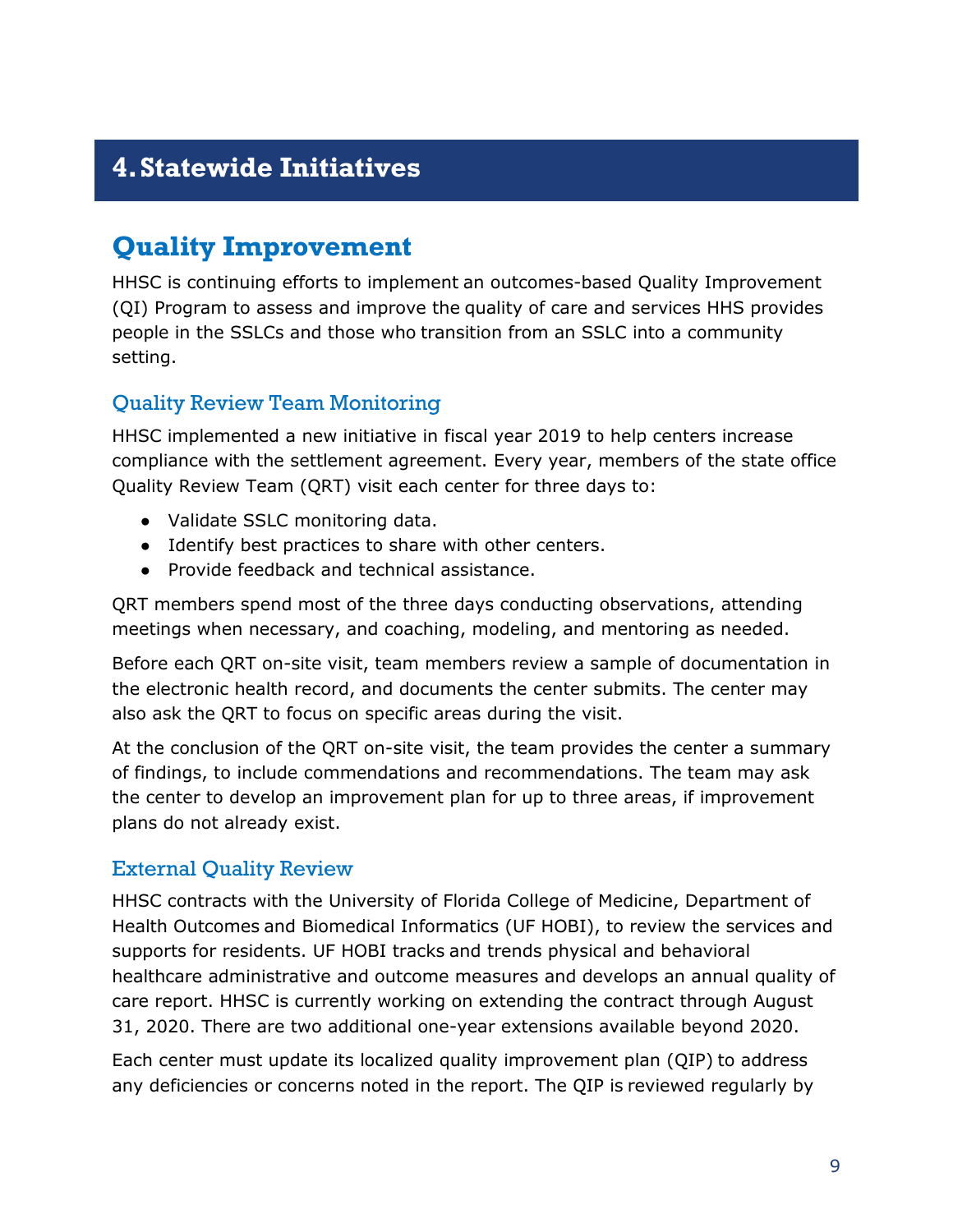state office to ensure the center fully implemented the plan on time to remedy or reduce the issues identified.

To improve the reporting on SSLC quality of care outcome measures, UF HOBI developed an online dashboard for SSLC staff to track measures quarterly, starting with calendar year 2018, and identify trends. Staff can filter measures by year, domain, timeframe (i.e., annual or quarter) and center. Users can compare SSLC performance ratings and rankings for each of the 26 measures currently available. Users can also download the data from the dashboard for their own analysis and data validation efforts. The online dashboard went live in April 2019.

## <span id="page-10-0"></span>**Clinical and Program Services**

#### <span id="page-10-1"></span>Individual Support Plans and Risk Management

The individual support planning (ISP) process is a major component that helps determine and provide person-centered clinical and program services for the people the SSLC serves. The risk assessment and management process identifies changes in conditions that occur between the annual ISP evaluations. Focused efforts include extensive employee training across disciplines (classroom as well as real-time mentoring) to ensure consistency across the system. An emphasis on individual support planning will have a positive impact on other critical areas such as medical, habilitation therapies, nursing, and behavioral health.

As a continuation of efforts to support SSLC staff in the ISP process, state office revised the ISP packet monitoring process and implemented in September 2018. Revisions included tailoring monitoring to the needs of each center, as well as changes to the statewide standardized ISP monitoring tools. The revisions to the statewide standardized ISP monitoring tools allow more detailed data tracking and identification of trends, as well as better identification of areas for improvement and training. Baseline data has been collected and center-specific plans for improvement have been developed for all centers.

In 2018 and 2019, state office modified several electronic forms in the integrated resident information system (IRIS) to improve the quality of interdisciplinary team discussion and plan development. These modifications were focused on the individual capacity assessment, the Qualified Intellectual Disability Professional monthly review, and the rights restriction determination forms. Continued review and revision of IRIS forms will be conducted, as needed, as a part of efforts to improve the quality of the ISP process and to move toward compliance with the settlement agreement.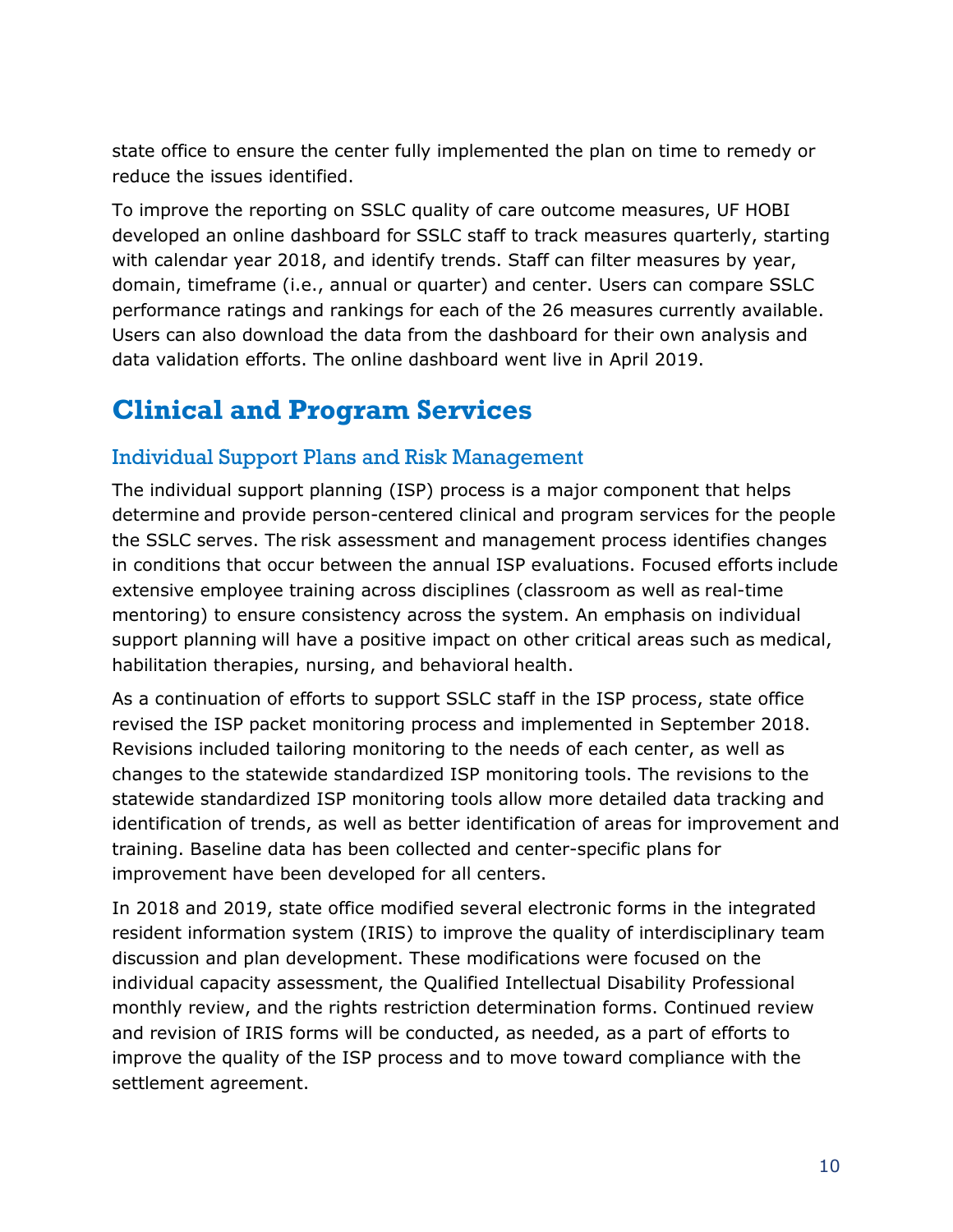In February 2019, state office developed a process for tracking individuals' personal goals using the ISP form in IRIS. This change provides a way for each SSLC to take a systematic approach to implementing residents' goals and action plans. Access to this information will enhance SSLC administrations' ability to evaluate program availability and resource allocation, to help residents achieve their personal goals.

An interactive training conference was held in June 2019 for SSLC staff. The training conference covered a variety of topics, including new training initiatives and creative strategies for active treatment and program implementation.

### <span id="page-11-0"></span>Behavioral Health Services

### <span id="page-11-1"></span>Ukeru® Program

Ukeru is a restraint-free crisis management technique developed by and for behavioral health caregivers, educators, and direct support professionals. Ukeru is a trauma-informed approach focusing on the importance of communication and deescalation techniques. Through the use of Ukeru response blocking pads, staff can protect both residents and themselves against aggressive episodes. The benefits of implementing Ukeru include:

- Supporting residents with challenging behavioral and mental health issues.
- Increased numbers of strategies and skills to de-escalate emotional situations.
- Reduced aggression, self-injurious behavior, and property destruction.
- Reduced number of restraints, behavior treatment plans, and psychotropic medications.
- A greater sense of safety and comfort, rather than control for both staff and residents.
- Residents feel more comfortable participating in skills training and active treatment.
- Residents' self-image and identity became more positive.

San Angelo SSLC and Abilene SSLC first piloted the program in 2016. After a 22 month period, state office reviewed data to compare restraint data 12 months before Ukeru implementation, and 10 months of post-Ukeru implementation. Data showed the Abilene pilot homes had a 36% reduction in the rate of restraint, and San Angelo had a 65% reduction in the rate of restraint. As a result, HHSC implemented Ukeru at all 13 centers in fiscal year 2018. Master Ukeru trainers taught 20 staff at each center to become trainers and teach the Ukeru method to other staff. As each center developed certified Ukeru trainers, centers began to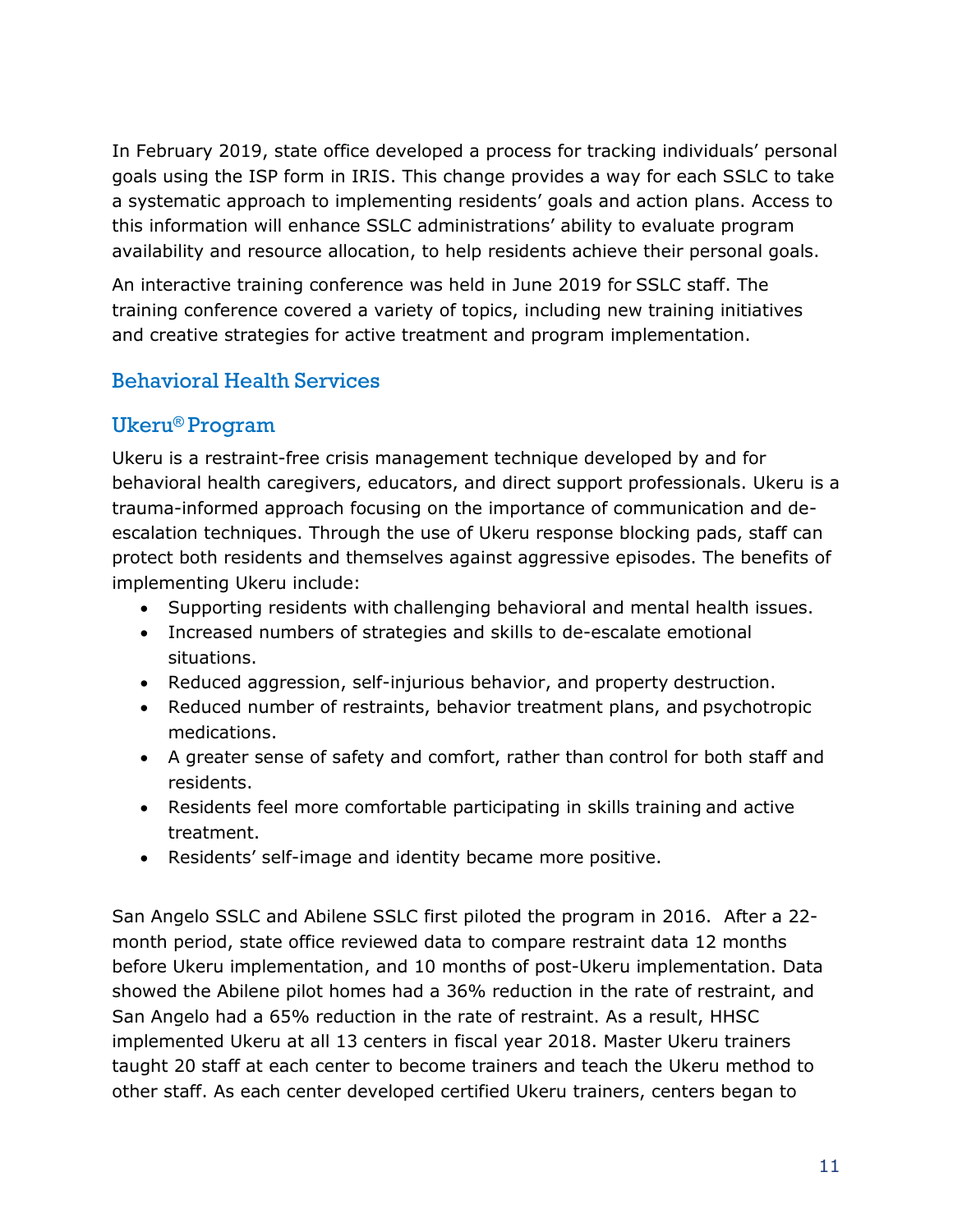implement training schedules for incumbent and new staff at the SSLCs. All centers now have every staff trained in Ukeru, and trainers have been recertified. All Ukeru response blocking incidents are documented in IRIS. Frequently Asked Questions (FAQs) have been developed, are accessible to all staff, and are regularly updated. Additionally, the state continues to have monthly support calls with Grafton, the Ukeru parent company. A Ukeru survey was completed by 816 direct support professionals across all 13 centers with the following results:

- More than 91% know how to help a person, experiencing a bad past memory, to relax.
- More than 80% are better able to calm residents when they are upset.
- More than 70% report the Ukeru pads have helped protect staff at times they might have gotten hurt.
- More than 73% believe that using Ukeru techniques and having Ukeru pads to block an attack have helped them use fewer restraints.

### <span id="page-12-0"></span>Skill Acquisition Plans

Skill acquisition plans (SAPs) describe the methods or approaches staff use to teach a resident to learn or retain a skill in clear and understandable language. SAPs promote the resident's growth, development, independence, and addresses identified barriers to living in the most integrated setting.These plans must be practical, functional, meaningful, and consistent with the resident's overall personal goals.

In 2016, state office formed a workgroup to develop a statewide SAP policy with a focus on treatment and data integrity, and data timeliness. Centers implemented the policy in April 2017, and included a revised functional skills assessment template and new templates for the SAP and progress notes.

In 2018, the state behavioral and psychological services coordinator developed and trained center staff on the 10 components of writing and monitoring a good SAP. Twice a month, center staff participate in conference calls with state office to review SAPs, including the composition and integrity measures. During these calls, staff also discuss the independent settlement agreement monitors' comments in the monitoring reports and address practical and technical questions from center staff.

In 2019, the behavioral and psychology services coordinator gave a presentation on positive psychology to the QIDPs and active treatment staff. The presentation emphasizes developing training and supports focusing on a resident's strengths rather than their deficits. The intent was to develop a more meaningful and exciting training for residents, with a goal of increasing their participation in training.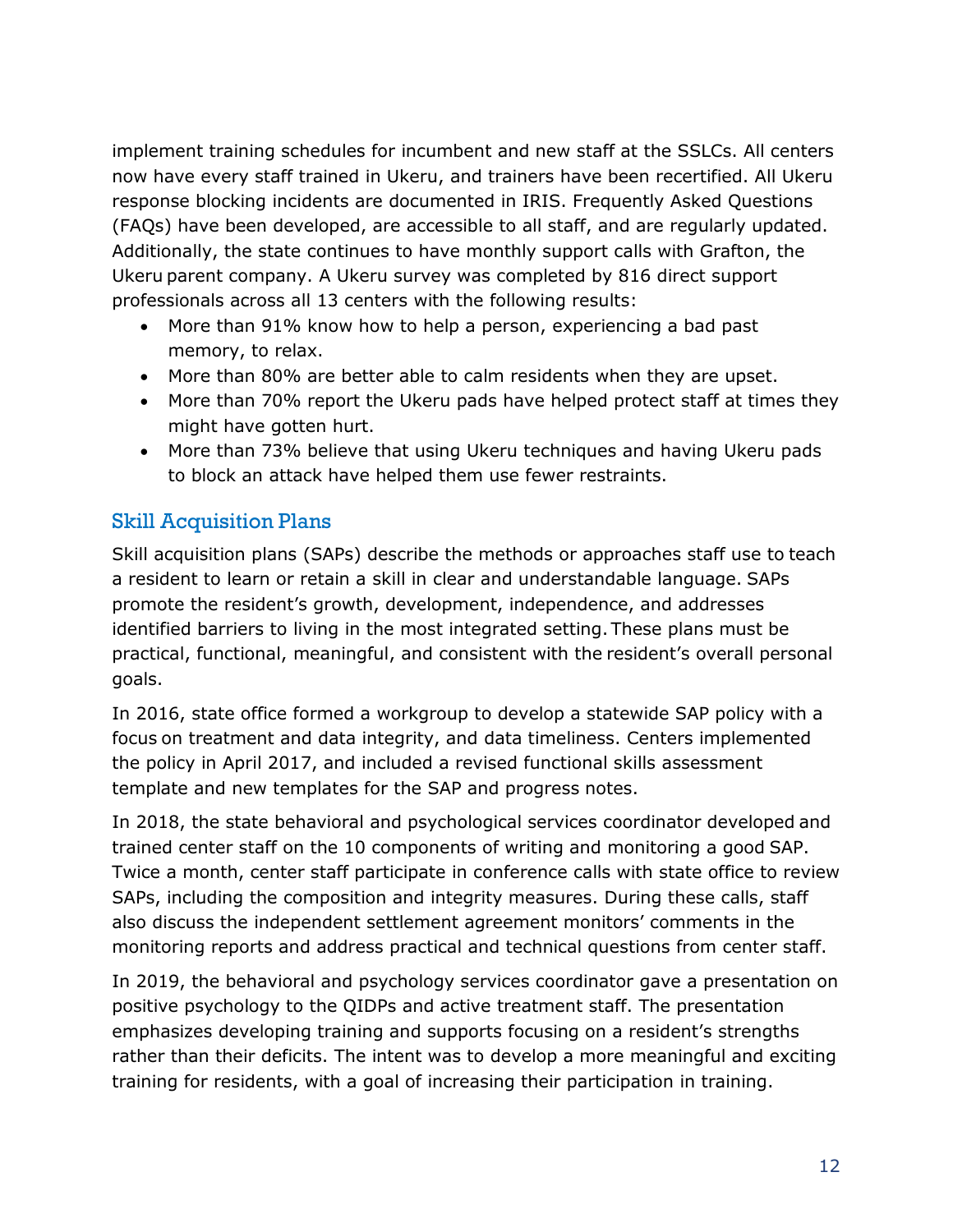### <span id="page-13-0"></span>Recruiting BCBAs

With the licensure of behavior analysts in Texas, there has been an increased number of opportunities for Board Certified Behavior Analysts (BCBAs) to practice in settings outside the SSLCs. The Settlement Agreement has specific requirements related to BCBAs, and with a national shortage, there has been increased effort in recruiting BCBAs to the SSLCs in 2019. The state has been recruiting at the Texas Association for Behavior Analysis, a professional organization providing training to BCBAs, as well as St. Edward's University. Plans to expand this presentation and other recruiting efforts in more universities around Texas that train BCBAs are underway. The state has also formed a group, under the Texas Association for Behavior Analysis, to educate all BCBAs about clinical challenges as well as recruit them to the SSLCs.

### <span id="page-13-1"></span>TJJD-SSLC-SH Collaboration

This fiscal year, SSLC leadership entered into a collaborative partnership with the State Hospitals (SH) and the Texas Department of Juvenile Justice (TJJD), with a vision to strengthen behavioral health services for people HHSC serves in these settings. The goal of this collaboration is to expand the skill sets of behavioral health staff who serve people with intellectual disabilities (ID) and others in the juvenile justice and other institutional settings, by building expertise in traumainformed care and interventions, functional behavior assessment and positive behavior support, treatment effectiveness, and other evidence-based interventions. The Learning Collaborative Leadership group held a statewide kickoff in April 2019 which was attended by more than 70 people from the three agencies. As a result of the kickoff, the state will:

- Conduct bimonthly clinical support and case review calls.
- Create a collaborative SharePoint site which will place all training material and other resources in one area and be accessible to staff from all three agencies.
- Plan for additional live trainings and workshop events.

### <span id="page-13-2"></span>UNT Clinical Supervision Program

This fiscal year HHSC expanded an agreement with the University of North Texas (UNT) to include clinical supervision for 10 SSLC employees, working towards their BCBA certifications. The UNT Behavior Analysis Resource Center (BARC) developed an efficient functional assessment process. UNT trained behavioral health staff to use their functional assessment process. Additionally, UNT provided supervision to staff in the practical application process. HHSC is expanding the program in the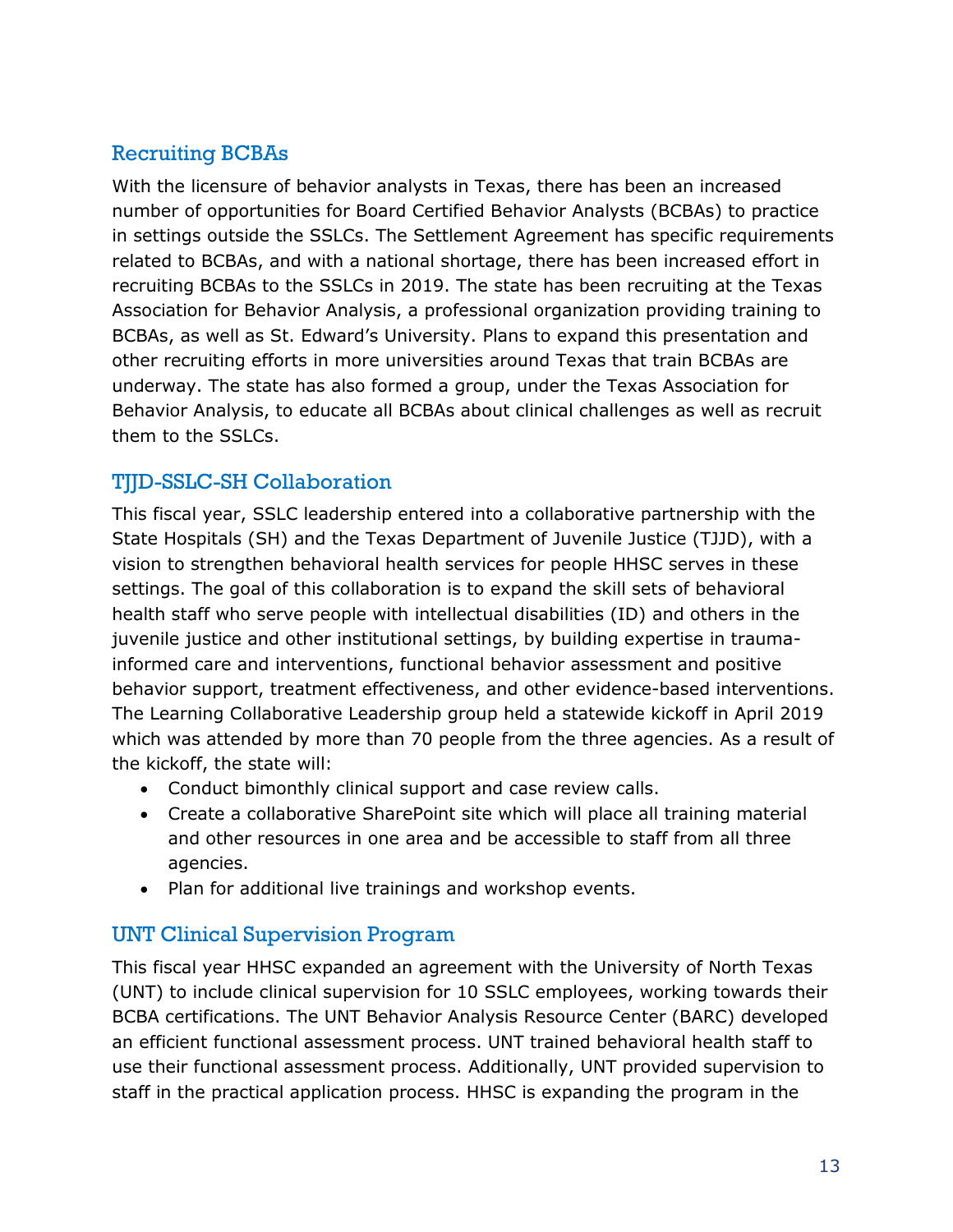next fiscal year to include up to 24 employees who will, in turn, apply the knowledge and practical skills they learn with residents. UNT will also provide additional supervision hours and continuing education units, as well as training for the entire behavioral health departments, at two SSLCs.

### <span id="page-14-0"></span>Behavioral Health "Think Tank"

In an effort to improve efficiencies and retention of SSLC behavioral health departments, state office created a behavioral health "think tank." Many ideas and action items came forth from round table discussions. Based on these discussions, HHSC will develop new initiatives to make improvements and efficiencies within SSLC departments and help retain behavioral health staff. Most notably, efforts to streamline and standardize are underway, and monthly "brown bags" that will focus on topics of interest are scheduled.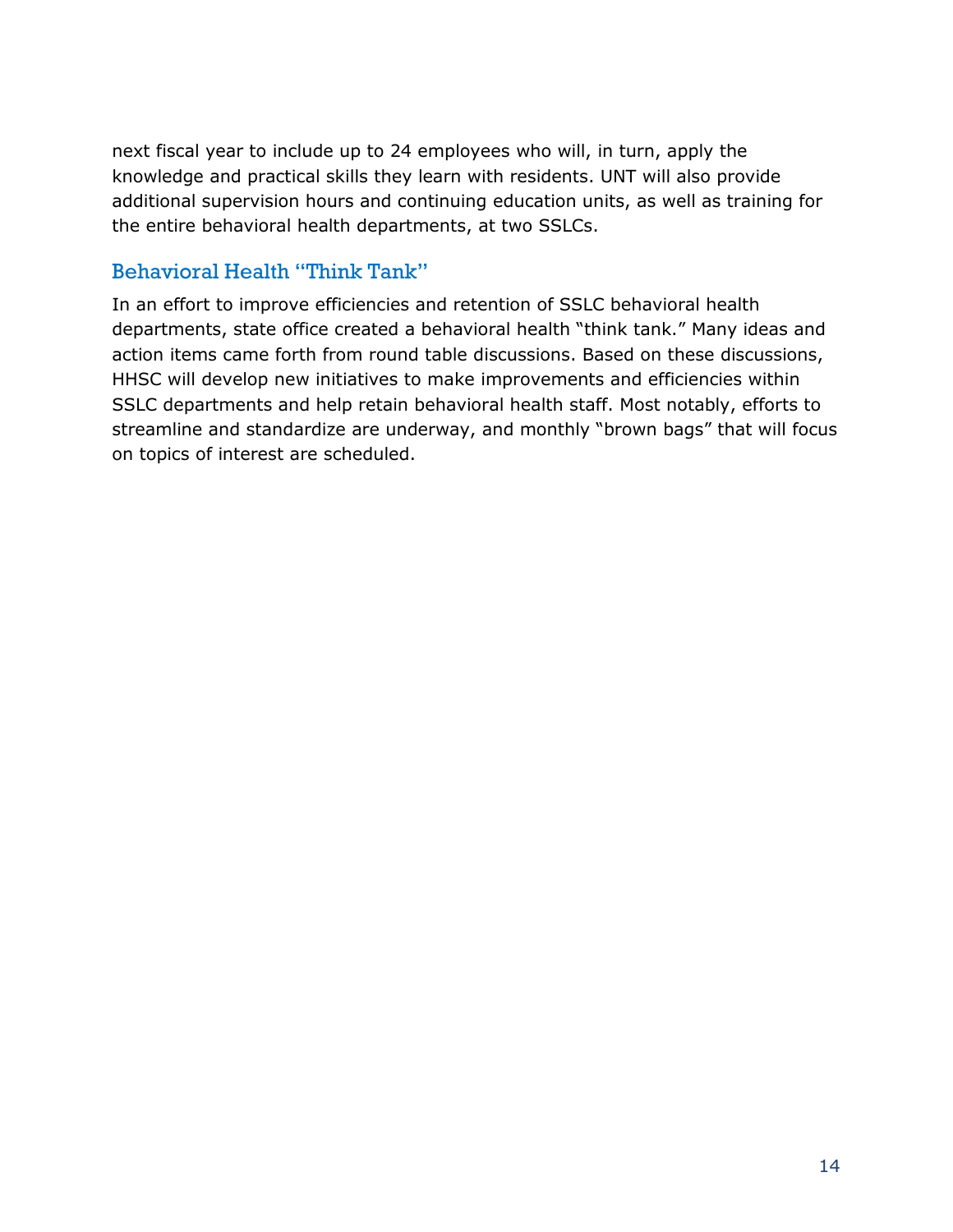## <span id="page-15-0"></span>**5.SSLC Initiatives**

Under the terms of the settlement agreement, there are 20 substantive sections of improvement, each of which must receive a rating of substantial compliance from the independent monitoring team. When a center achieves substantial compliance with any substantive section of the agreement for three consecutive monitoring visits, no further monitoring or reporting is required for that section. The following summarizes efforts by the SSLCs to improve compliance in specific sections of the settlement agreement.

### <span id="page-15-1"></span>**Abilene SSLC**

#### <span id="page-15-2"></span>Section C: Protection from Harm – Restraints

The center is working to ensure staff have a full understanding of how and when to implement restraints, including how to document them. SSLC staff retrain restraint monitors annually on the restraint policy, including timeliness requirements. The director of behavioral services reviews all restraint documentation and provides immediate retraining when staff do not report or respond to the restraint in a timely manner. Direct support professionals (DSPs) started participating in restraint notification training drills beginning May 1, 2019. Additionally, interdisciplinary teams (IDTs) continue to meet to review the individual's program, analyze each occurrence of restraint, and make any recommendations, as needed. The nursing department continues to audit documentation monthly to ensure physical assessments following restraint episodes are documented appropriately.

#### <span id="page-15-3"></span>Section J: Psychiatric Care and Services

The center is writing psychiatric goals and documenting this information in the integrated resident information system (IRIS). Center staff train the psychiatry department staff on how to modify integrated health care plans (IHCPs) in IRIS to include an individual's psychiatric goals. Psychiatry staff add goals when the annual treatment plan is due. Additionally, staff document any goal progression or revision in the IHCP at least quarterly. The center is also ensuring the individual's active problem list includes the most current psychiatric diagnosis. Quality assurance (QA) nursing staff conduct a monthly audit of annual medical assessments (AMA) to ensure that the most current psychiatric diagnoses are included.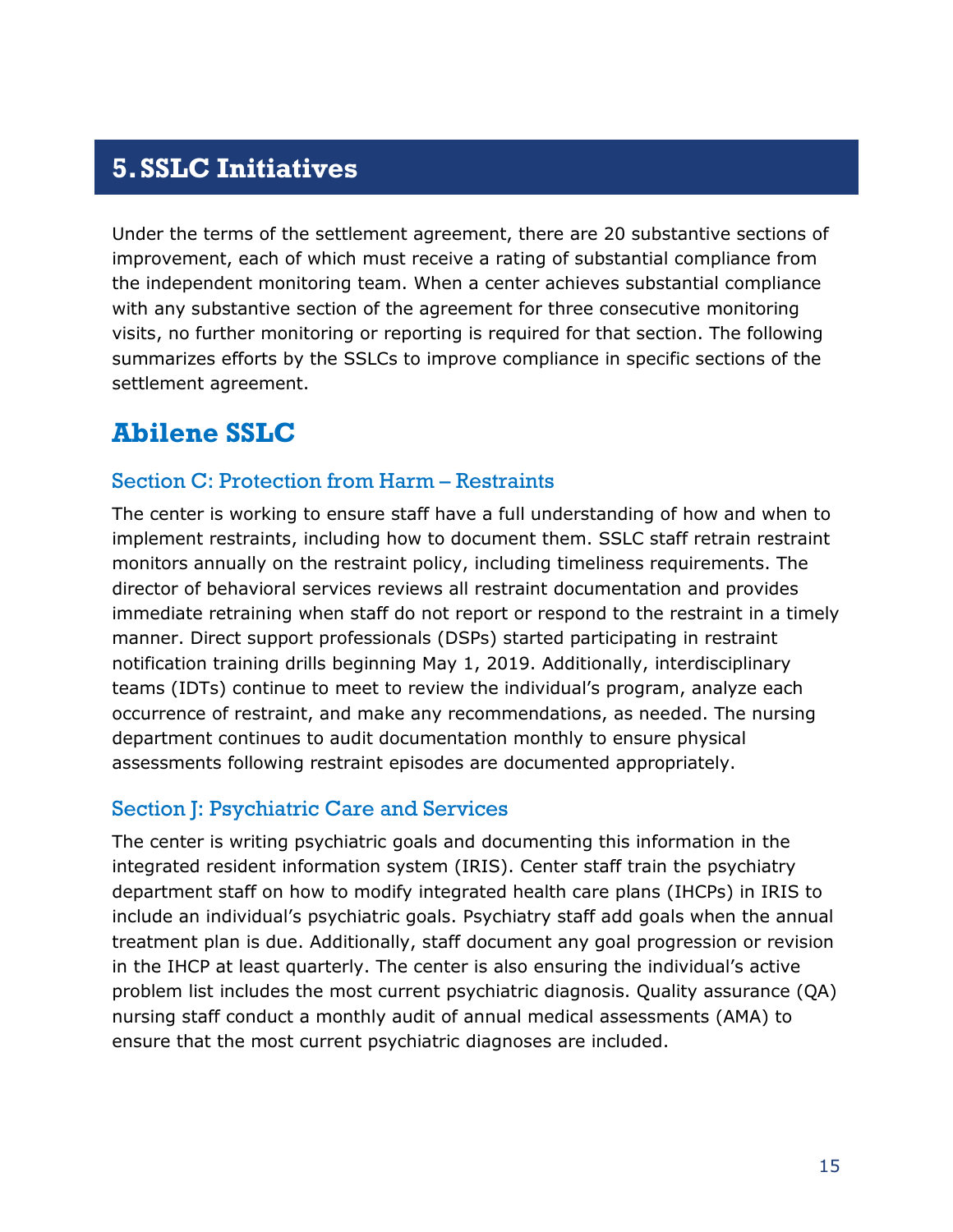### <span id="page-16-0"></span>Section Q: Dental Services

The center is focused on oral hygiene practices and monitoring. Dental providers develop IHCP oral hygiene interventions that include the frequency of monitoring. The annual dental summary committee reviews the individual support plans (ISPs) and Qualified Intellectual Development Professional (QIDP) reviews of five individuals each month to ensure that dental data is discussed and documented appropriately. Quarterly, center staff report the percent of individuals with suction tooth brushing ordered with IDT-approved tooth brushing plans in the IHCP to the quality assurance/quality improvement (QA/QI) council. Oral hygiene levels and current oral care supply lists for residents are shared with QIDPs monthly.

## <span id="page-16-1"></span>**Austin SSLC**

#### <span id="page-16-2"></span>Section Q: Dental Services

The center is working to ensure IDTs discuss and document dental sedation, refusals, and restraints. The dental department provides residents with timely routine care including exams, cleanings, treatment, and emergency care consistent with American Dental Association guidelines. Dental service staff use an IDT approach to review, assess, and develop intervention plans and desensitization programs to deliver optimal care. The dental department also uses a system to track sedation, treatment refusals, and restraints. Dental staff and the settlement agreement coordinator review all ISPs and the QIDP monthly reviews. They send any documents with missing information to the director of QIDP services for correction.

### <span id="page-16-3"></span>Section J: Psychiatric Care and Services

The psychiatry department ensures documentation on medication side effects monitoring is completed as required. Prescribers review, monitor and report on the side effects of psychotropic medication at least quarterly. Psychiatry staff use a tracker to help meet timelines. The psychiatry department works to ensure they document psychiatry participation throughout the ISP process. The department has been working closely with ISP facilitators on the ISP template, to ensure each field has the appropriate information.

### <span id="page-16-4"></span>Section L: Medical Care

The medical department monitors the ISPs and the IHCPs to ensure the documents include action steps and the frequency of monitoring to address chronic and at-risk conditions based on clinical guidelines. ISP facilitators notify the IDT when ISP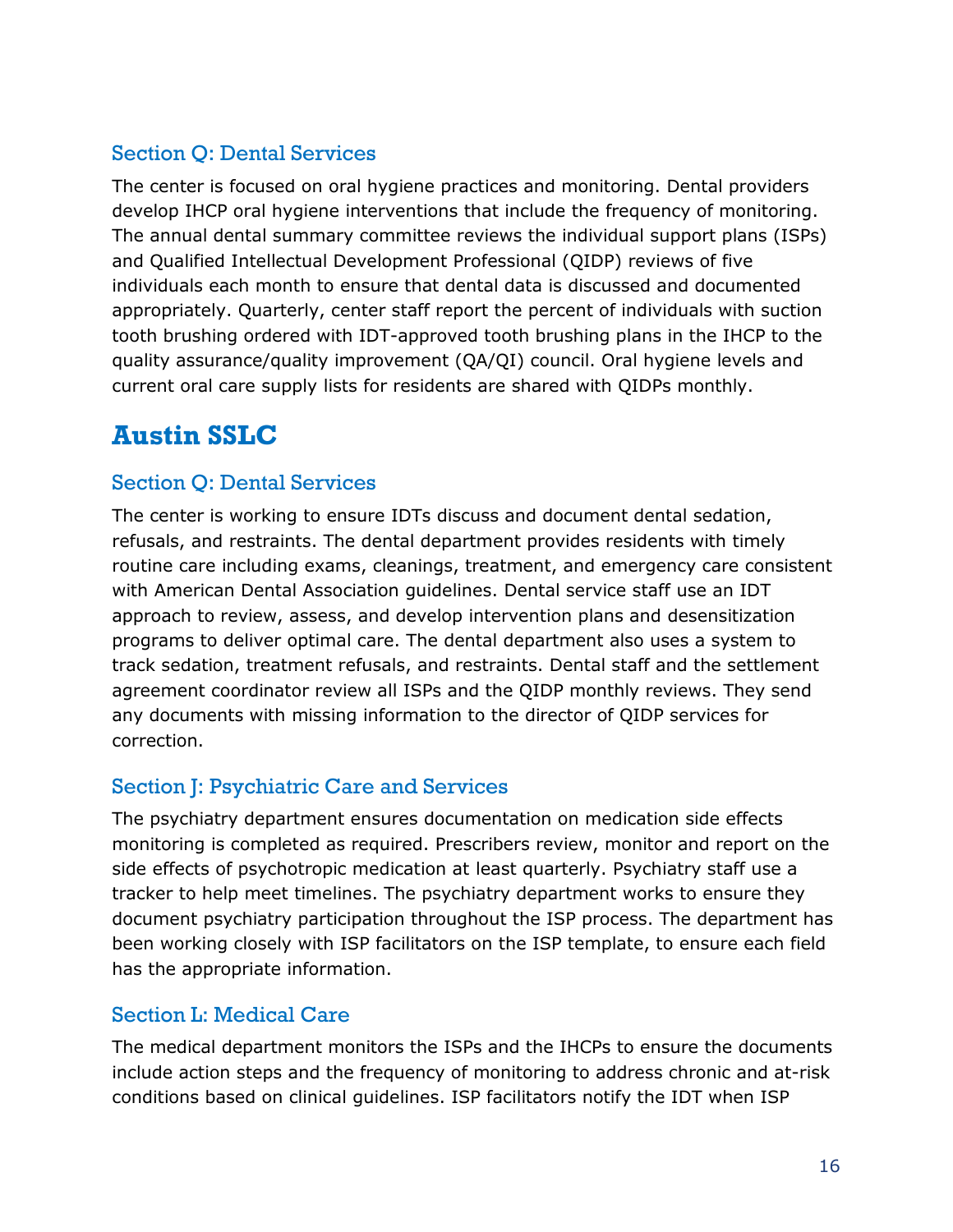documents five days before ISP documents are finalized. This allows the IDT to review the documents and provide corrections to the ISP facilitator.

## <span id="page-17-0"></span>**Brenham SSLC**

#### <span id="page-17-1"></span>Section P: Habilitation Therapies

To help improve compliance in this section, the habilitation therapy director reviews the occupational therapy and physical therapy assessments, including dysphagia assessments, before submission for an annual ISP. The assessor receives feedback to make corrections or expand content before the assessment due date. Center staff also review the ISP document before it is verified to ensure it has all pertinent information, relative to the assessment.

#### <span id="page-17-2"></span>Section J: Psychiatric Care and Services

The psychiatry department focuses on the timeliness and quality of integrated progress notes, clinical notes, comprehensive psychiatric evaluations and psychiatric annual updates. The department has increased its focus on developing psychiatric goals that reliable data can represent. Center staff increased their attention on the coordination between psychiatry and behavioral health services, to ensure the psychiatrists help develop positive behavior support plans.

#### <span id="page-17-3"></span>Section D: Protection from Harm – Abuse, Neglect and Incident Management

The incident management department focuses on completing thorough investigations on time. The incident management department communicates regularly with HHSC Provider Investigations about the deadlines and extensions of investigations and includes documentation in investigation files to provide a timeline of communication. The facility established a system for tracking and trending abuse, neglect and exploitation allegations and confirmations, as well as injuries. Quarterly, center staff review and analyze trends using a rolling 12-month period at the QA/QI council.

## <span id="page-17-4"></span>**Corpus Christi SSLC**

#### <span id="page-17-5"></span>Section Q: Dental Services

Dental ensures goals and objectives are clinically relevant and achievable. The department modified the IHCP intervention templates to include deadlines. Training and supports specific to individual needs regarding suction toothbrushing ensure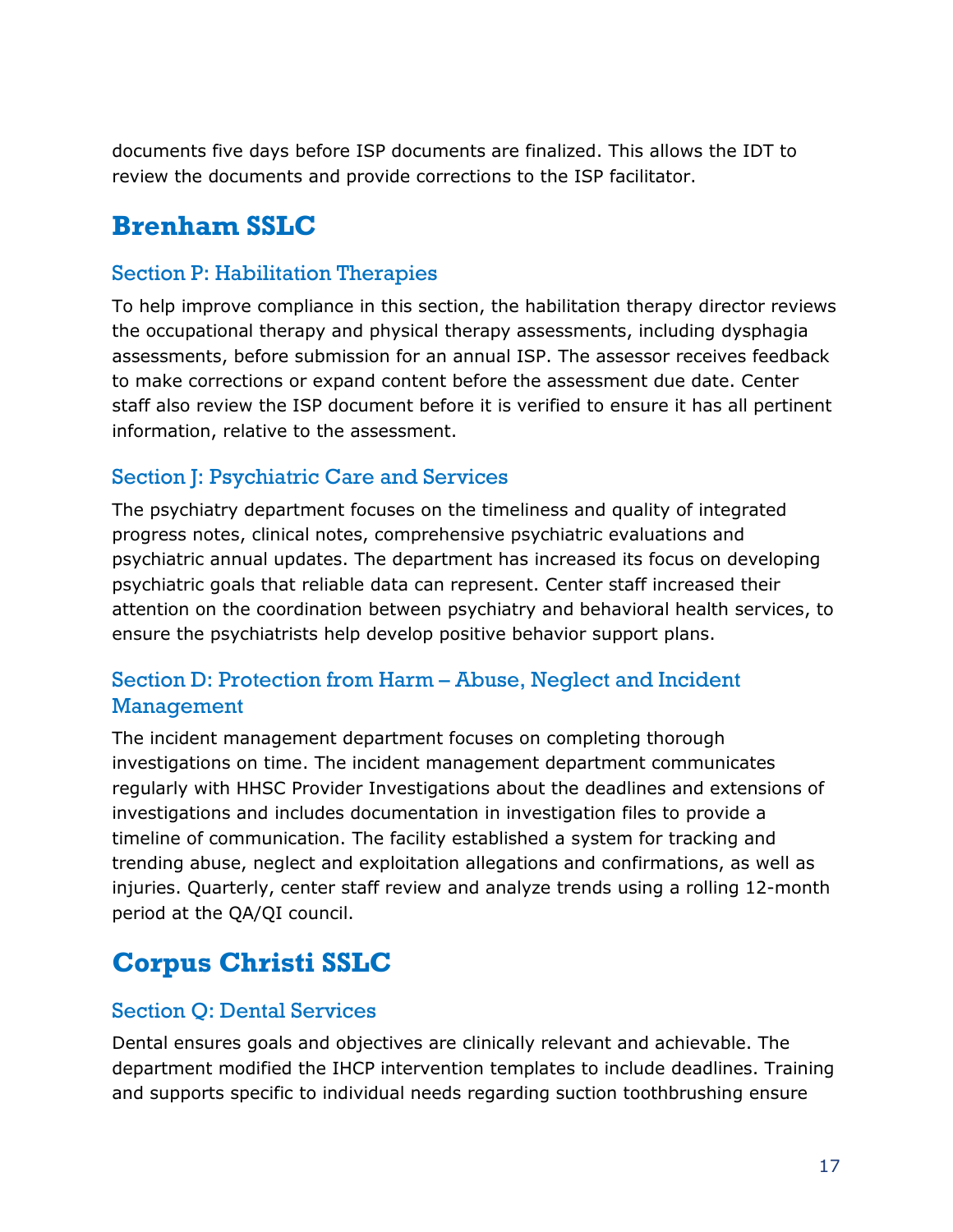proper delivery of services. The department is establishing baseline data on toothbrushing activities. IDTs use the baseline data to track progress in residents' monthly reports. Continuous focus in these areas will lead to improvement in dental services and supports compliance with the settlement agreement.

### <span id="page-18-0"></span>Section J: Psychiatric Care and Services

Psychiatry is focusing on goals, objectives and psychiatric diagnoses to increase compliance with the settlement agreement. Center staff implemented plans to ensure goals are measurable, linked with behavioral objectives, and include prosocial goals. Department staff monitor the inclusion of psychiatry goals in the ISP and IHCP related to psychiatric diagnoses and current level of functioning. Psychiatry and behavioral health services staff collaborated to ensure residents receive comprehensive and integrated clinical services.

#### <span id="page-18-1"></span>Section N: Pharmacy Services

Pharmacy focuses on implementing recommendations agreed upon in quarterly drug regimen reviews. The clinical pharmacist tracks recommendations and ensures primary care providers (PCPs) document agreement or disagreement and implement the recommendations when necessary. Center staff send emails weekly to PCPs to aid timely responses.

## <span id="page-18-2"></span>**Denton SSLC**

### <span id="page-18-3"></span>Section J: Psychiatric Care and Services

Psychiatry is focusing on the eight indicators that the independent monitors continue to score. The department is working to maintain the other indicators that scored at 85 percent or higher. Center staff monitor these areas through the external auditor and discipline lead audits.

#### <span id="page-18-4"></span>Section D: Protection from Harm – Abuse, Neglect and Incident Management

A few efforts are underway to improve compliance in this area. Center staff are focusing on the four indicators now in active oversight, in addition to those that scored at 85 percent or higher. Center staff changed the membership of a committee that reviews all incident reports, and all investigators received additional training. Staff are working with the incident management (IM) department to include the new minimum core IM requirements the state office developed into the quarterly quality assurance/ quality improvement (QA/QI) council trend reviews.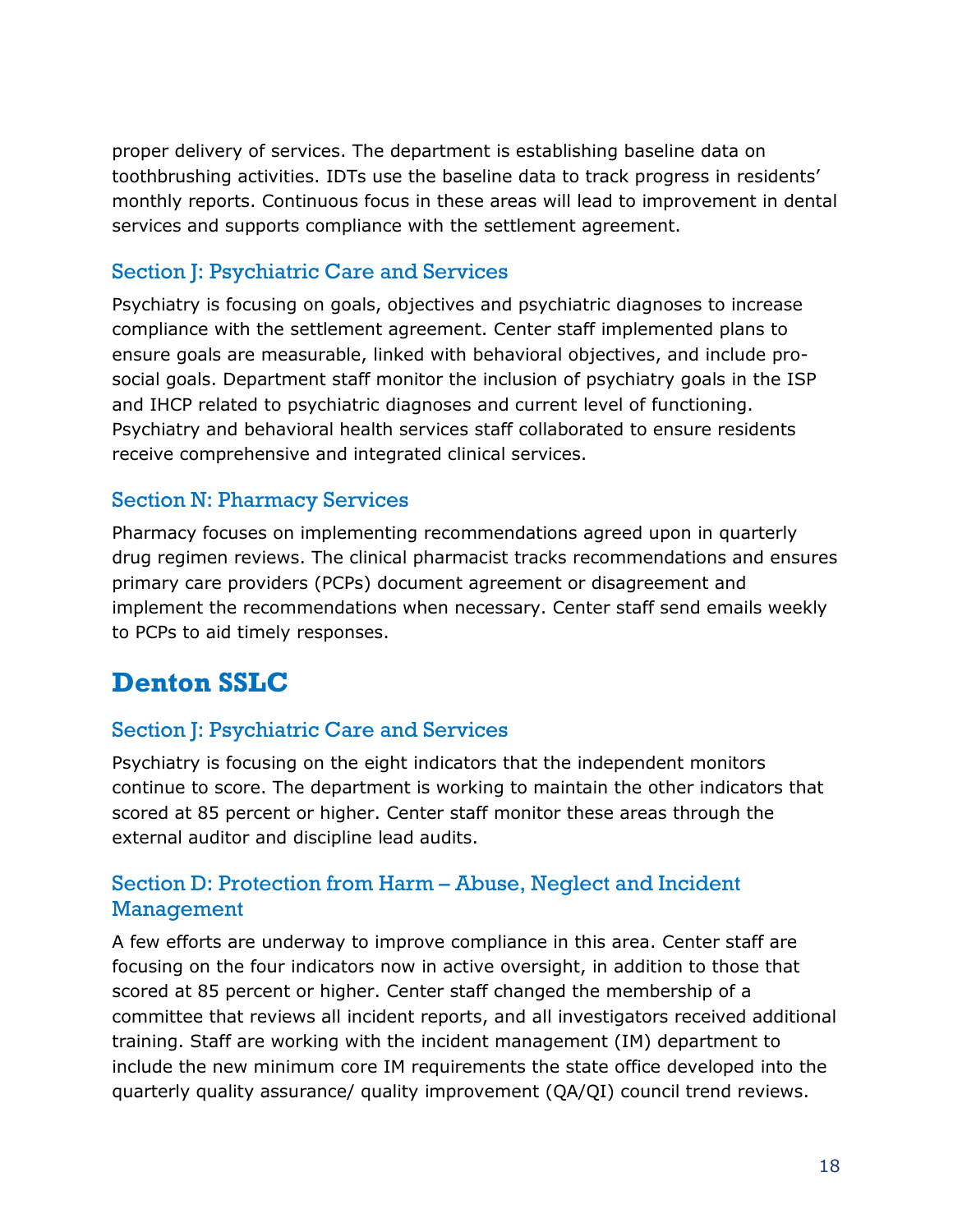Finally, staff are conducting campus-wide training to reduce the number of confirmations of abuse by HHS Provider Investigations.

#### <span id="page-19-0"></span>Section C: Protection from Harm – Restraints

Plans of improvement are in place for indicators in active oversight in this area, and monitoring continues for indicators that scored 85 percent or higher. To improve compliance, a designated co-lead and other staff are spending more time in targeted homes after hours and on weekends. Center staff have provided training on verifying and approving restraint documentation in integrated resident information system (IRIS).

## <span id="page-19-1"></span>**El Paso SSLC**

### <span id="page-19-2"></span>Section T: Serving Individuals in the Most Integrated Setting

The center is focused on pre-transition training and competency testing for provider staff in community settings. This includes added emphasis on demonstrations during in-services, overnight stays, and pre-site visits to confirm the provider staff's ability to implement supports. Center staff monitors and tests provider competence of these practices. Center staff conduct interviews and observations during the visits. Additionally, staff record observations of provider tours and visits for IDTs to review and formally address concerns prior to overnight visits, if any. Center staff intervene and model how to carry out supports, when necessary, and record observations for the IDT to review.

#### <span id="page-19-3"></span>Section J: Psychiatric Care and Services

Center staff include clear explanations describing how each indicator relates to a psychiatric condition or diagnosis. Behavioral health staff provides specific observable descriptions as examples for DSPs to document resident observations in IRIS. The IDT monitors and analyzes this data to assess the efficacy of the resident's psychotropic medication regime and determine if the resident's medication needs to change.

Psychiatry is creating databases to track various elements through checklists and spreadsheets to ensure accuracy, consistency within integrated systems, timeliness, and process completion. The QA nurse is auditing this work along with the psychiatric assistant, and results are presented at the QA/QI council quarterly. Psychiatry and behavioral health staff continue to jointly review PBSPs and psychiatric support plans.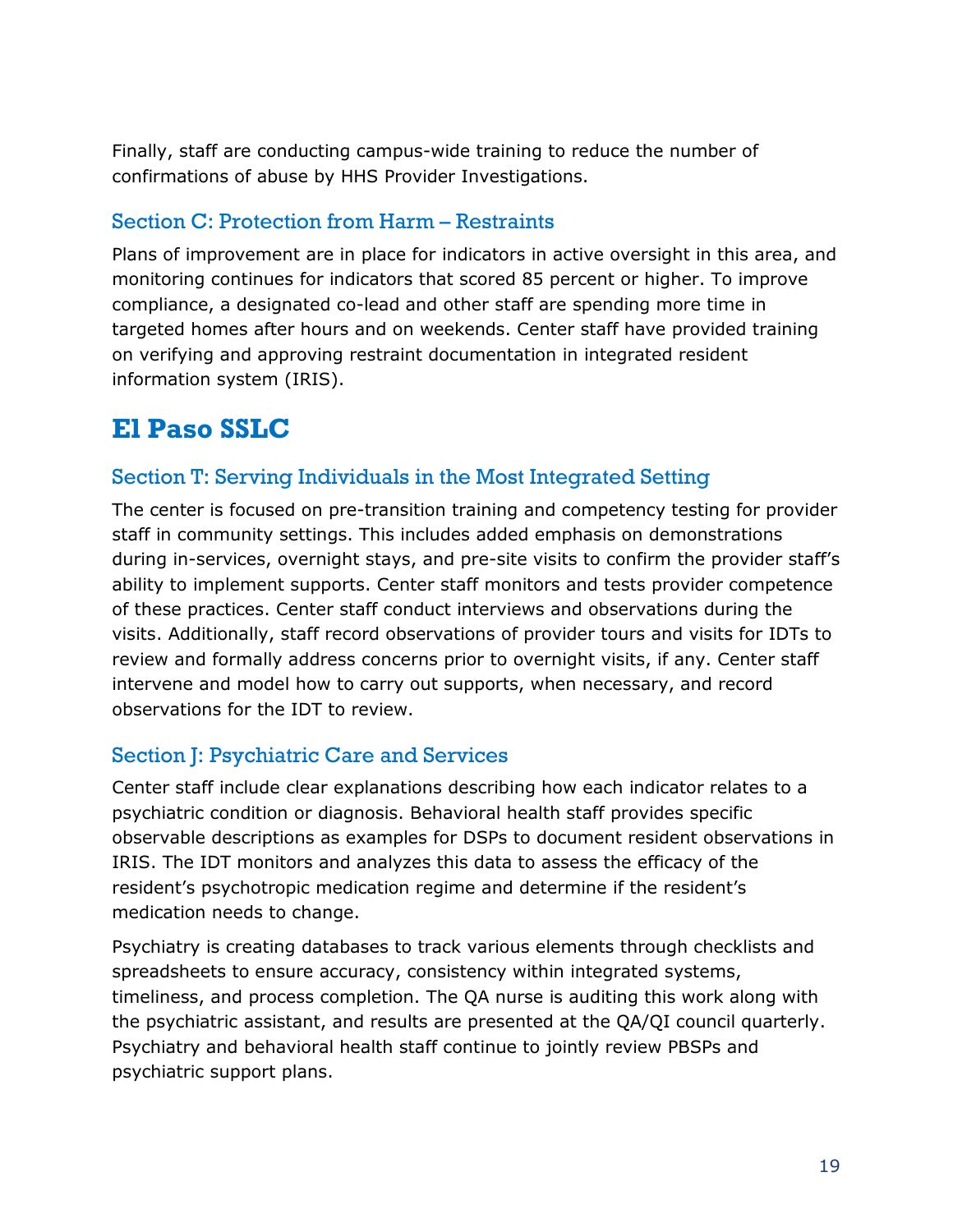#### <span id="page-20-0"></span>Section C: Protection from Harm – Restraints

The behavioral health assistant tracks all restraint information to ensure center staff documentation is initiated and completed within the required timeframes for physical and chemical restraints. The IDT reviews physical restraints occurring within camera view to ensure staff used the least restrictive measures during the behavioral crisis and implemented the restraint because of imminent danger. Additionally, center staff review videos to provide ongoing training to direct support staff. Further, behavioral health and residential staff participate in scenario-based trainings where they can role play less restrictive interventions before they use restraints on a resident. Behavioral health coaches conduct rounds in areas where restraints happen frequently. They also respond to behavioral crises to provide additional guidance to the staff, monitor the use of interventions, and ensure staff apply restraints in accordance with policy and individualized plans.

## <span id="page-20-1"></span>**Lubbock SSLC**

#### <span id="page-20-2"></span>Section D: Protection from Harm – Abuse, Neglect and Incident Management

The director of incident management reviews each unusual incident and all documentation discrepancies. The director notes and addresses timeliness issues. Additionally, the state office developed a new trend report template and issues identified through this report are sent to interdisciplinary teams for action. Center staff develops action plans when investigations are completed, and action plans are tracked with evidence to support completion.

#### <span id="page-20-3"></span>Section J: Psychiatric Care and Services

The center is focused on psychiatric indicators and goals with a documented psychiatric diagnosis. These include an explanation of how each indicator is related to the diagnosis, and a description in observable terms so staff can determine when indicators occur. The indicators and goals also include a description of the type of data to collect, the frequency of collection and instructions for staff. To ensure all required elements are documented, center staff enters psychiatric indicators and goals in the IHCP section of the ISP document when the annual psychiatric treatment plan is submitted. Psychiatrists will document any comprehensive psychiatric assessments, completed before 2016 that do not contain all required elements, in the new state-approved format.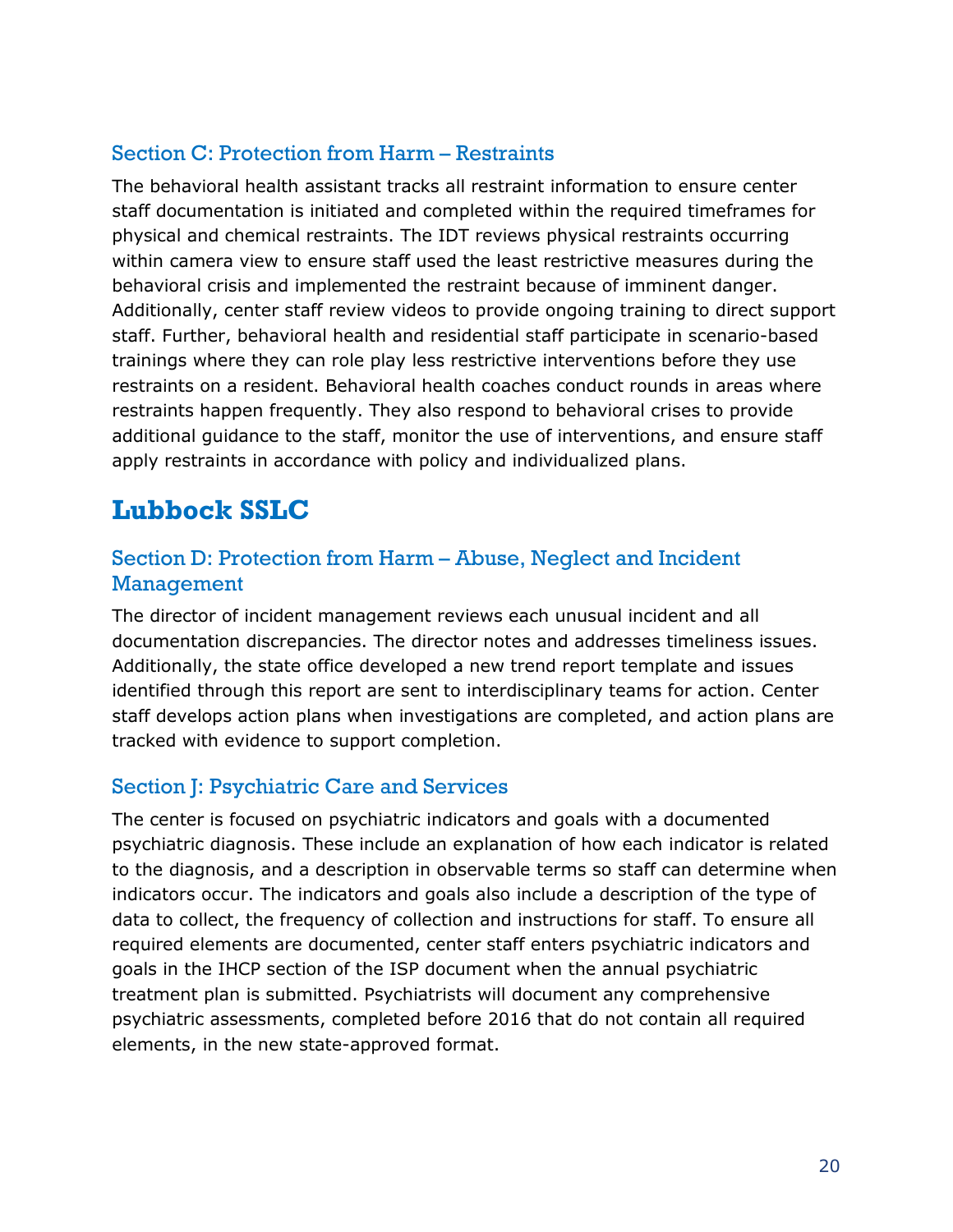#### <span id="page-21-0"></span>Section N: Pharmacy Services

The pharmacy has taken steps to improve potential adverse drug reaction recognition and reporting through an in-service education program for primary care providers, psychiatry, dental, and nursing. Pharmacy recently adopted the state office standardized drug utilization evaluation template and will use it for all future evaluations. A quality assurance nurse completes pharmacy monitoring tools monthly by reviewing a random sample of Quarterly Drug Regimen Reviews (QDRRs) to evaluate compliance with the tools. The results are reported to the pharmacist monthly and to the QA/QI council quarterly.

## <span id="page-21-1"></span>**Lufkin SSLC**

#### <span id="page-21-2"></span>Section D: Protection from Harm – Abuse, Neglect and Incident Management

The center is focused on reducing the number of unusual incidents. Staff are reviewing data trends, implementing action plans, and following up on the effectiveness of the action taken, as well as the plans. The incident management and QA departments use the internal monitoring tool to review investigations and ensure reports are accurate, complete and thorough.

#### <span id="page-21-3"></span>Section K: Psychological Care and Services

The center is striving to ensure residents have goals and objectives for psychological and behavioral health services that are measurable and based upon assessments, to adequately support their behavioral health needs. Center staff review this information weekly, and staff are expected to make all necessary corrections prior to submitting a finalized report.

#### <span id="page-21-4"></span>Section C: Protection from Harm – Restraints

The center is striving to decrease the use of restraints by implementing the Safe Use of Restraints techniques. The center has been teaching trauma-informed care, using supported escort, as well as the Ukeru blocking pads. When possible, center staff review video to determine whether staff need re-training and performance actions. The center also has a restraint reduction team which meets monthly, as part of the safety team, and reviews strategies to reduce restrictive practices.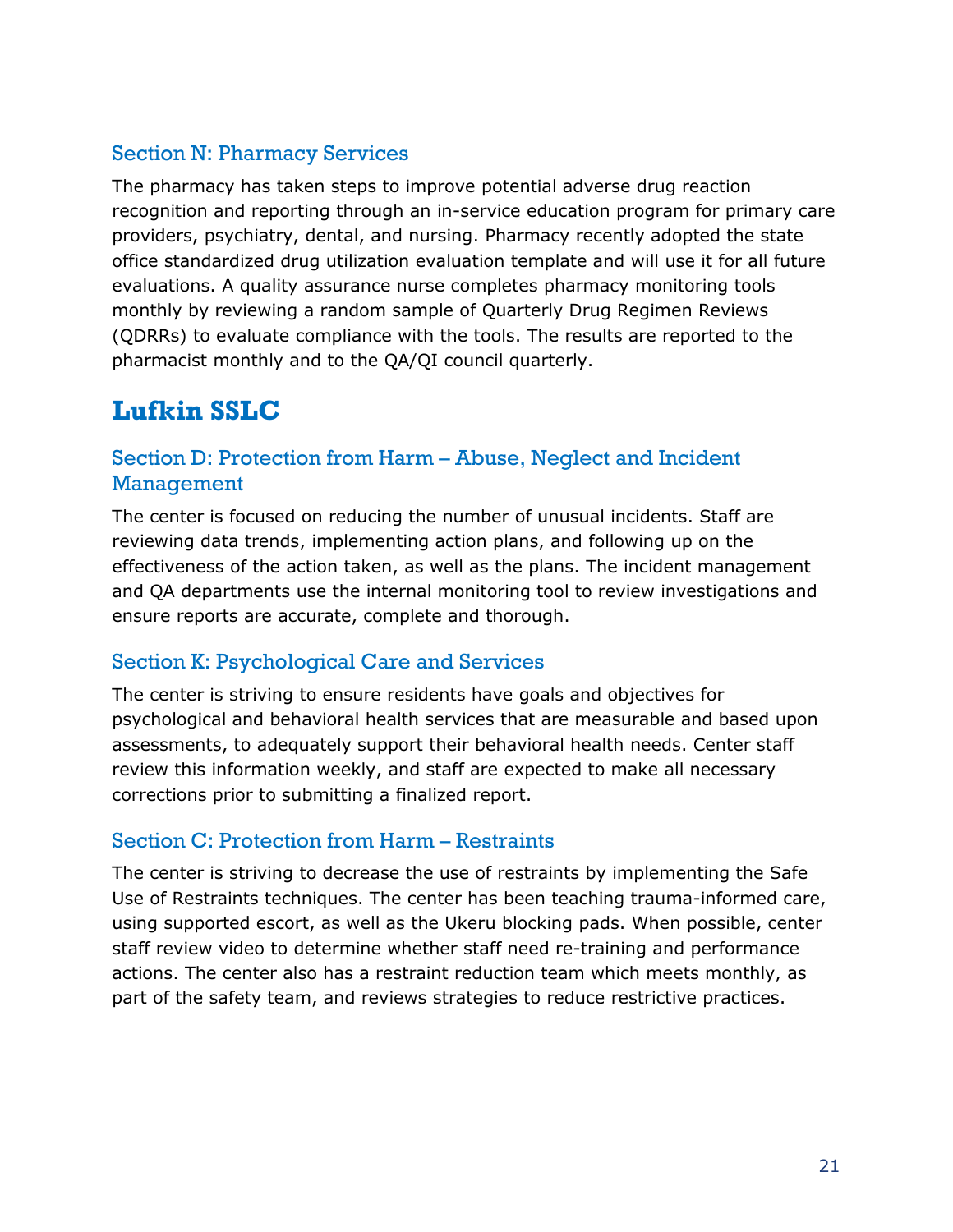## <span id="page-22-0"></span>**Mexia SSLC**

#### <span id="page-22-1"></span>Section N: Pharmacy Services

The center is focusing on improving QDRRs and completing recommendations. The clinical pharmacist will ensure all recommendations in the QDRR carry over to the recommendations page. To ensure compliance, the pharmacy director audits five charts monthly. The clinical pharmacist will continue to include the nurse case managers, the QA nurse, and the pharmacy clerk on correspondence, notifying prescribers when QDRRs are ready for review. This helps ensure follow-up with recommendations. A pharmacy clerk contacts nurse case manager one month after the notification to check the prescribers' progress. Clinical pharmacists are polled near the end of each month for a compliance update on timely completion.

### <span id="page-22-2"></span>Section D: Protection from Harm – Abuse, Neglect and Incident Management

The center is focusing on various aspects of incident management, from staff reporting the incident to tracking and trending incidents. To ensure staff report incidents on time, the center created contact cards for all staff and residents, to help with the reporting process. The center tracks all late reports from the time of notification. This includes discussing the situation during incident management review team meetings and referring issues to departments through the unusual incident report recommendations. Incidents are reviewed during the incident management review team meeting, the review authority, and the incident management coordinator's review, to ensure investigations are thorough, complete, and accurate. Center staff review and discuss non-serious injury investigations reports from the point of initiation until completion, and track to determine if ANE should be reported.

#### <span id="page-22-3"></span>Section C: Protection from Harm - Restraints

The center is focusing on reducing the number of restraints. The restraint reduction board watches video of restraints to ensure restraint monitoring is occurring. The board discusses antecedents, determines if additional supports should be considered by the IDT, and provides recommendations. Center staff tracks all assessments, meetings, and recommendations to completion.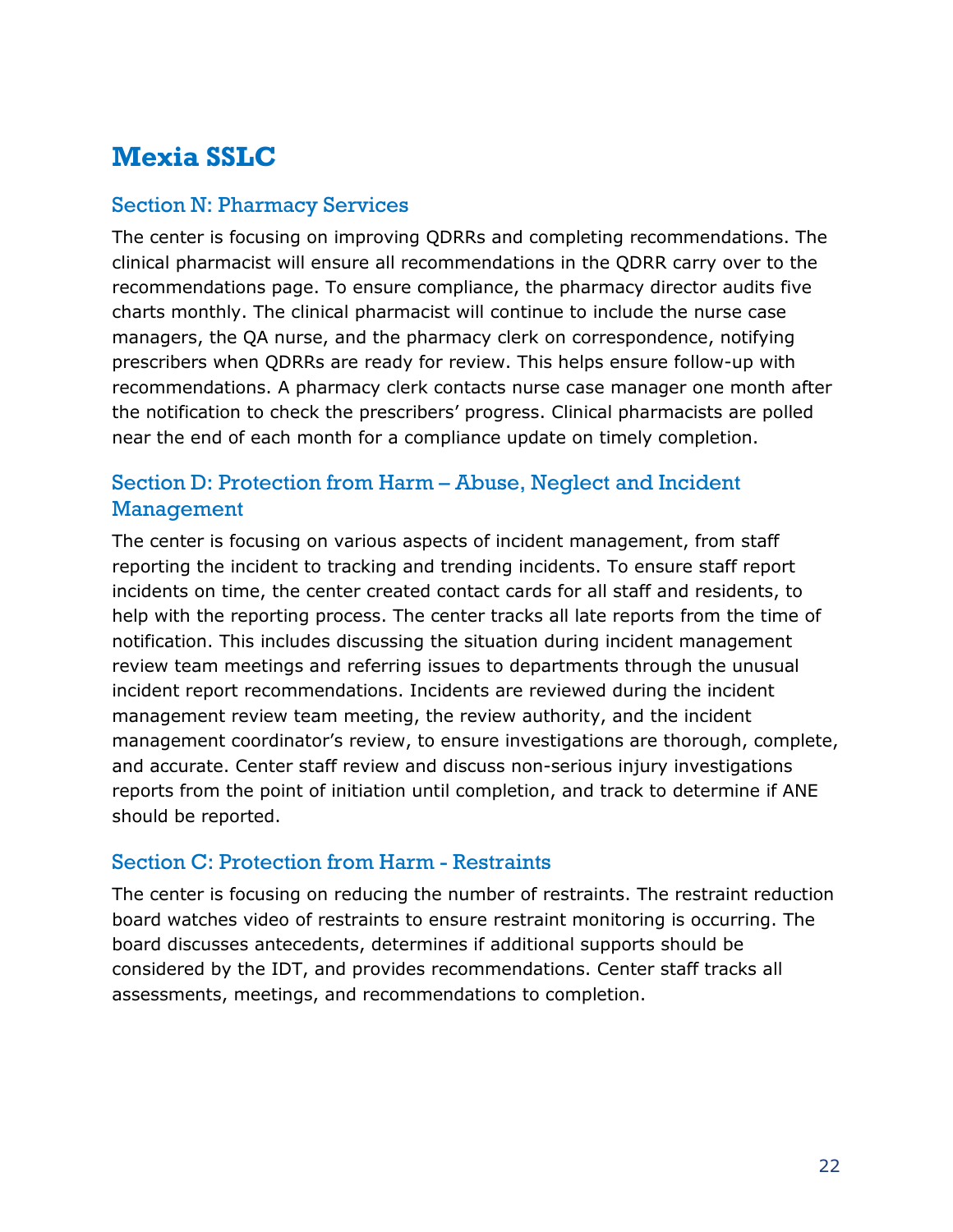## <span id="page-23-0"></span>**Richmond SSLC**

#### <span id="page-23-1"></span>Section D: Abuse, Neglect and Incident Management

The center has restructured the IM department to allow increased communication between incident and risk management for incident response, investigation, and protective actions. The center implemented a review authority to review investigations, provide feedback, and create recommendations in a team environment. The center revised the internal trend review for unusual incidents, which includes action steps to affect systemic change in identified trends for injuries and incidents. The center also implemented a corrective action plan that reviews ANE investigations, and focuses on timely reporting, completion of emotional assessments, and timely reassignment of alleged perpetrators.

#### <span id="page-23-2"></span>Section C: Protection from Harm – Restraints

Behavior health services staff implemented a checklist to use when reviewing each crisis intervention restraint to better maintain compliance with documentation. Nursing is monitoring all protective mechanical and crisis intervention restraints using audit tools, which allows for immediate intervention and training of nursing staff on required documentation.

#### <span id="page-23-3"></span>Section K: Psychological Care and Services

Behavioral health services staff are working on timeliness of positive behavior support plans (PBSPs) for all new admissions. Center staff established time frames to complete PBSPs based on the structural and functional assessments. Behavioral health services also developed a system for progress note timeliness and quality assurance audits, to increase the likelihood that PBSP data are reliable.

## <span id="page-23-4"></span>**Rio Grande SSLC**

#### <span id="page-23-5"></span>Section L: Medical Care

Medical services staff are focusing on annual medical assessments and the interval medical reviews (IMRs). Ensuring these assessments include the required components of the settlement agreement is essential. Additionally, the QA nurse audits Annual Medical Assessments (AMAs) and IMRs and addresses findings with the primary care provider, as needed. The center also plans to hire medical services staff to assist with on-call coverage, completion of medical assessments and to provide additional training.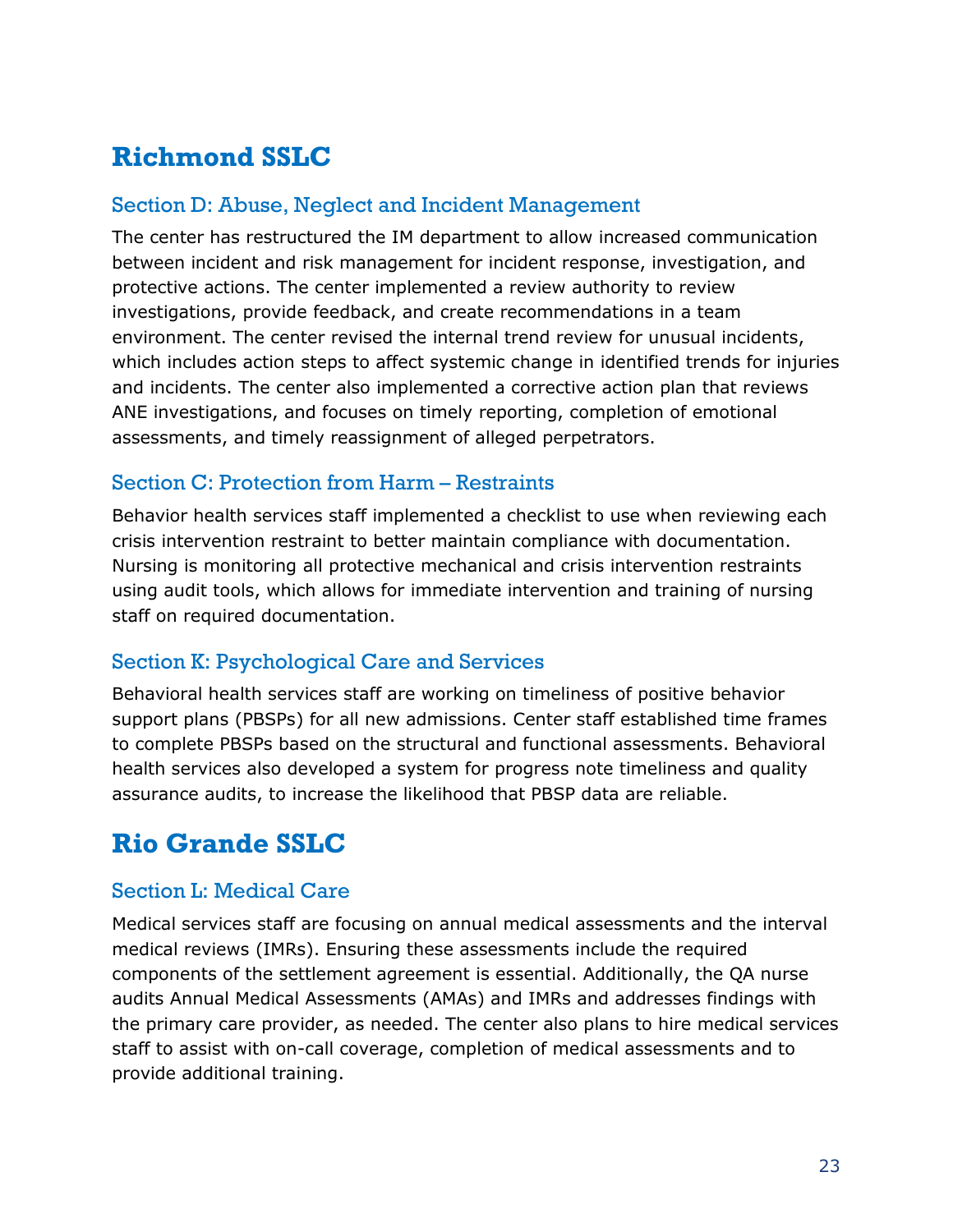### <span id="page-24-0"></span>Section Q: Dental Services

Dental services is focusing on improving documentation on the annual dental examination and the annual dental summary. The center will contact the community dentist to ensure treatment plans address required components of the settlement agreement. The hygienist is updating the template for the dental summary, and the QA nurse is reviewing a sample to ensure the quality of the documentation is improving. Suction toothbrushing is also a focus for dental services. The dental hygienist coordinates with nursing to ensure proper documentation is present and monitoring is completed. Dental services staff are working to ensure treatment plans include a robust discussion about risks and oral health issues.

### <span id="page-24-1"></span>Section K: Psychological Care and Services

The focus for behavioral services is the implementation of skill acquisition plans (SAP) and integrity checks. The BHS director has enhanced the SAP tracker to ensure timely development of, training on, and implementation of SAPs. The department also works to ensure residents have meaningful and realistic SAPs. The center is in contact with University of Texas Rio Grande Valley to assist in completing SAP integrity checks.

# <span id="page-24-2"></span>**San Angelo SSLC**

### <span id="page-24-3"></span>Section D: Protection from Harm – Abuse, Neglect and Incident Management

The center is working to reduce peer-to-peer physical aggression. We created a committee to review the peer-to-peer aggression debrief process, incidents, and trends, which are reported to the IMRT. Campus coordinators interview victims and aggressors face-to-face to obtain details of the incident for review. Behavior health staff help with peer-to-peer responses while on campus and conduct immediate support and retraining when forms are not completed correctly. To improve the timeliness and accuracy of information, staff from nursing, behavioral health, and residential services have access to the peer-to-peer log, so it can be updated daily. The center added instructions to the peer-to-peer aggression incident form, revised the home shift logs, and retrained staff on the process. The center also added new sections to the unit meeting to focus on off-campus activities and program attendance.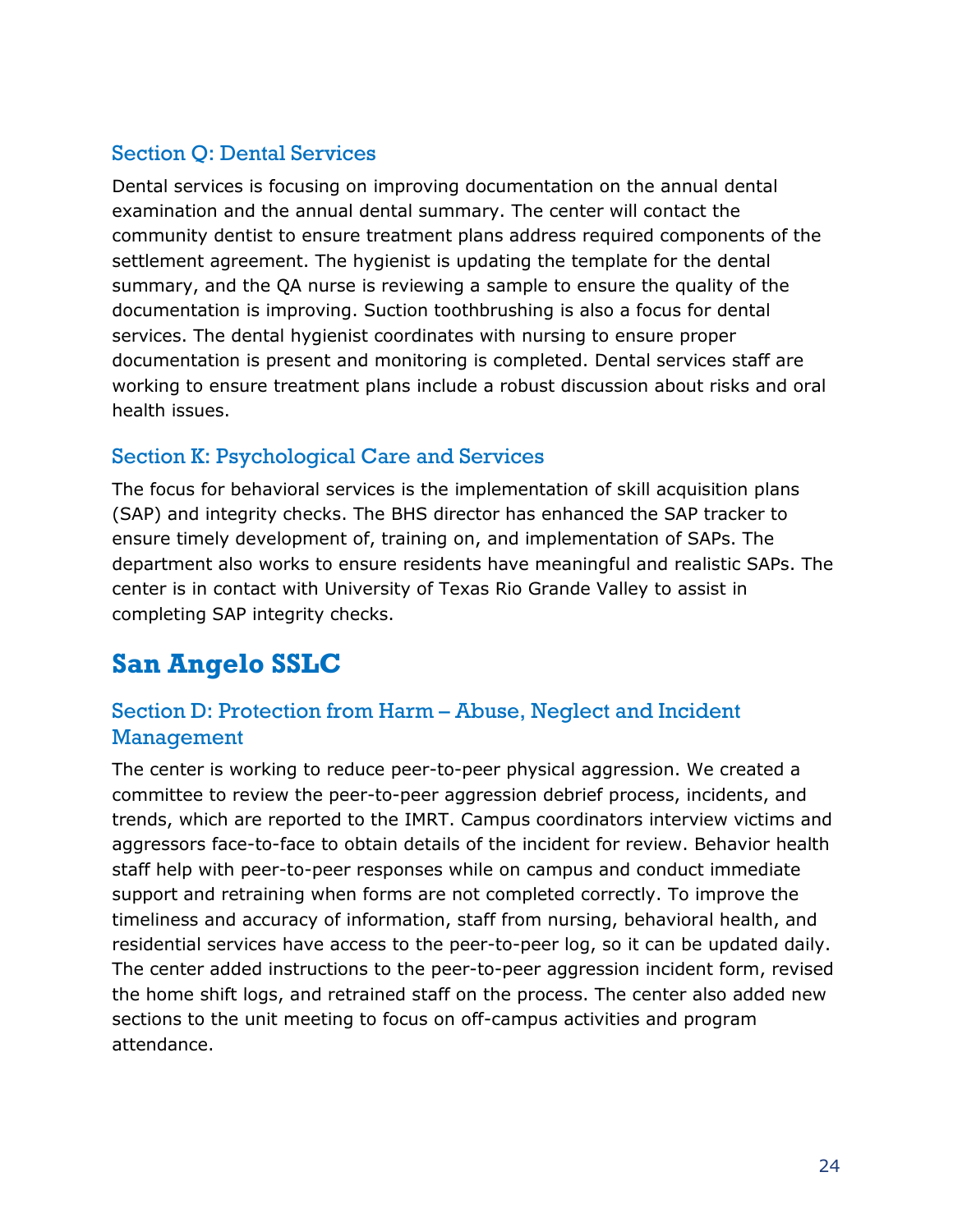### <span id="page-25-0"></span>Section L: Medical Care

The center is focusing on preventative care and screenings to identify risks and treatments needed as early as possible. This includes:

- Developing and utilizing nursing and medical protocols when health concerns are identified.
- Training for improved physical assessments to quickly and accurately identify health concerns.
- Ensuring physical and nutritional management plans are developed to assist with maintaining optimal health.
- Tracking and trending specific health areas.
- Improving infection control, constipation and aspiration procedures.

### <span id="page-25-1"></span>Section S: Habilitation, Training, Education, and Skill Acquisition Programs

The center is focused on:

- Increasing participation in day programs outside of homes.
- Developing hybrid vocational/habilitation day programs.
- Programs for some specialty groups, such as people with autism, young adults with intense behavioral needs, and social skills for young adults.
- More recreational activities during evenings and weekends, to include a focus on community outings.
- More in-home active treatment activities.

The center organized an active treatment committee and is meeting twice a month to focus on programs for young adults, such as cooking, computer lab, technology, health decision making, and relationship education. The committee is developing a tracking form to more consistently track attendance and participation in programming. Additionally, center staff provides focused training with direct care professionals to become good role models, coaches, teachers and mentors.

## <span id="page-25-2"></span>**San Antonio SSLC**

### <span id="page-25-3"></span>Section J: Psychiatric Care and Services

The center is focused on improving documentation and treatment plans. Psychiatry takes an active role in developing the Positive Behavior Support Plans (PBSPs), by reviewing and developing plans in the quarterly psychiatric clinic before the individual support plan. Psychiatry also addresses the completion of medication side effect documentation, by reviewing and signing all documents for those with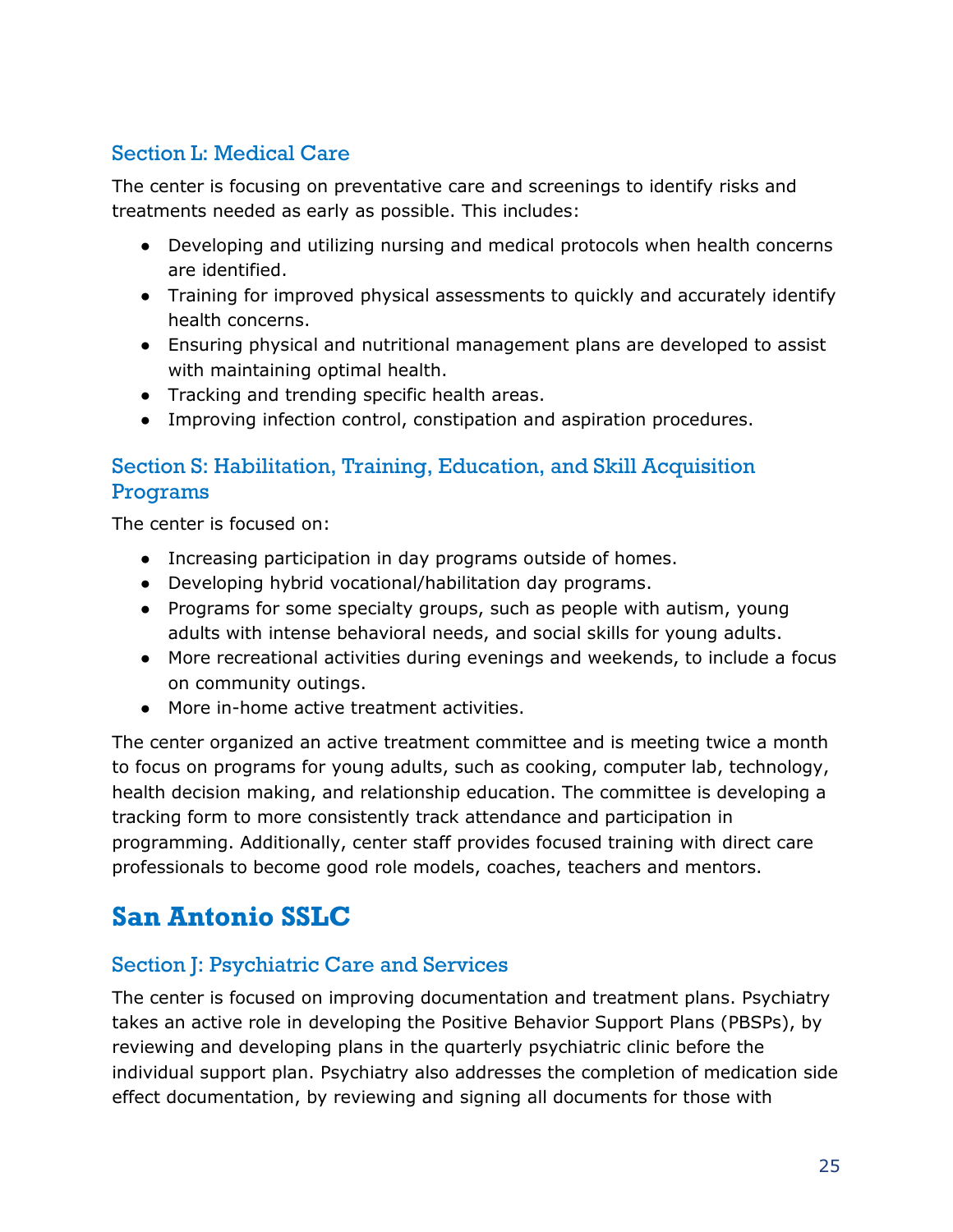psychiatric services after assessments are completed. The IDT documents and discusses long-term side effects of antipsychotic medications during the quarterly psychiatric clinic. To maintain timeliness of psychiatric assessments, the psychiatry assistant tracks and notifies nurse case managers of upcoming psychiatric clinics and documents that are due soon. Psychiatrists provide justification for using polypharmacy and justification of plans for medication tapering or titration in quarterly clinic notes or annual psychiatric assessments.

### <span id="page-26-0"></span>Section D: Protection from Harm – Abuse, Neglect and Incident Management

The center ensures documents are complete and timely, and investigators review statements and video footage when ANE is suspected. The outcomes of internal and external investigations are reviewed by center staff to assess the adequacy of new protections. A review authority identifies any additional concerns and recommendations. The center tracks injuries, falls, peer-to-peer physical aggression, allegations and confirmations of abuse, neglect and exploitation, and unusual incidents to identify trends and ensure recommendations and corrective actions are appropriate. Based on monthly outcomes and action plans, a sample of identified individuals are reviewed quarterly to ensure recommendations were implemented.

#### <span id="page-26-1"></span>Section C: Protection from Harm - Restraints

The center continues its efforts to decrease all types of restraints. Interventions are implemented by center staff to reduce restraint episodes, by revising PBSPs and changing work areas and tasks. The center emphasizes effective and consistent implementation of plans and positive reinforcement to avoid restraint.

#### <span id="page-26-2"></span>Section N: Pharmacy Services

The center is focused on ensuring side effect monitoring is performed on time, that all pertinent lab values are included, and that metabolic syndrome labs are reviewed by center staff. Monthly random audits are performed on the clinical pharmacist's work by another pharmacist. The department also monitors Quarterly Drug Regimen Reviews (QDRR) signature dates, recommendations, and actions taken on recommendations by the primary care providers. Follow-up with primary care providers ensures prescribers are properly implementing the clinical pharmacist's recommendations.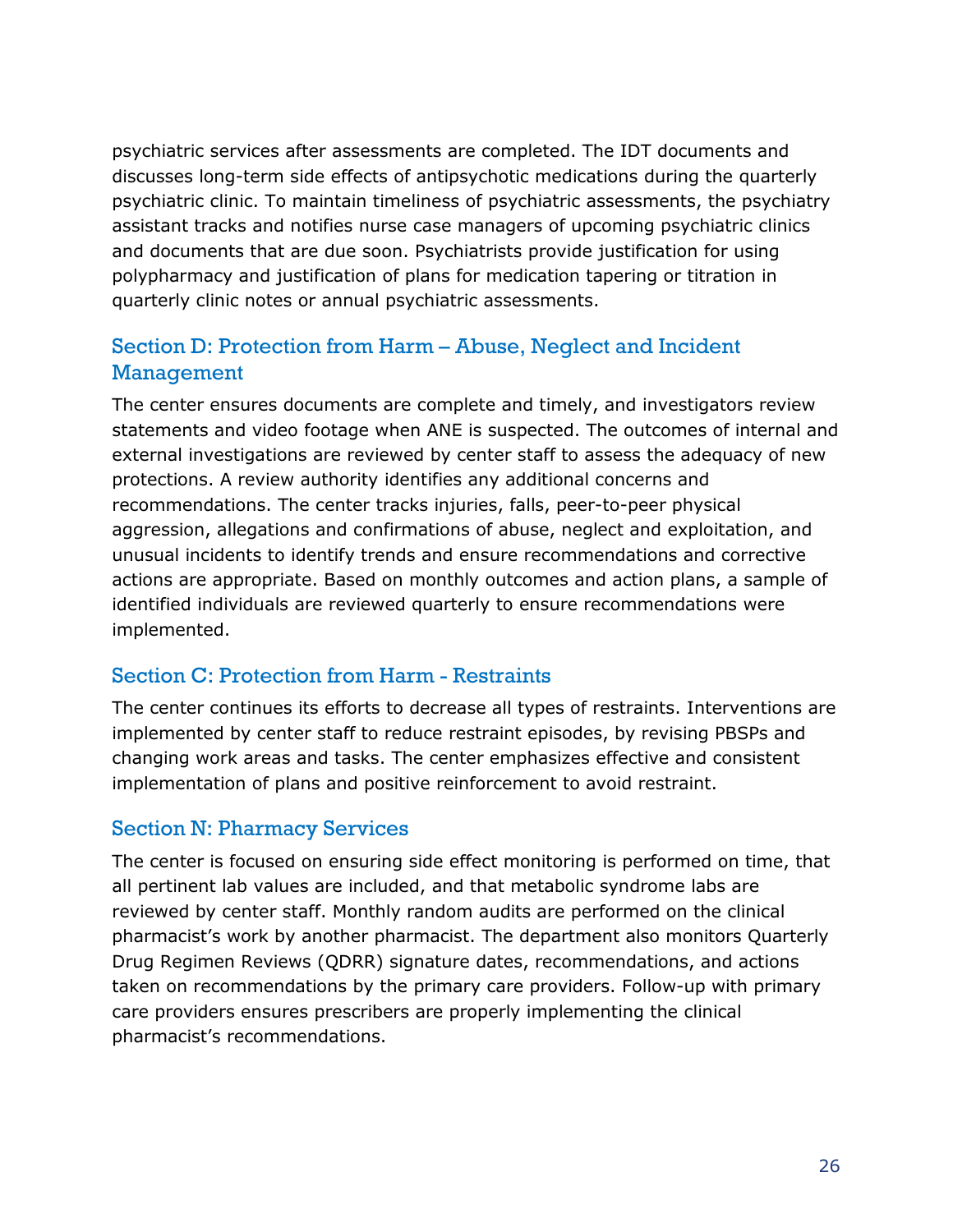## <span id="page-27-0"></span>**6.Conclusion**

Following legislative approval required by the Civil Practice and Remedies Code, Chapter 111, the Parties agreed on an additional method through which recognition of substantial compliance may be achieved and are in the process of reducing that agreement to writing in an amended settlement agreement.

The initiatives described in this report provide the following benefits:

- Achieve targeted improvements in services and supports for SSLC residents.
- Reduce the administrative burden on SSLC staff.
- Clearly define metrics developed by the independent monitoring team that HHSC can be used as a model for the SSLC systemwide QA process.
- Consistently define and track quality of care outcome measures across the state.
- Provide the state with a clear and achievable path to exiting the settlement agreement.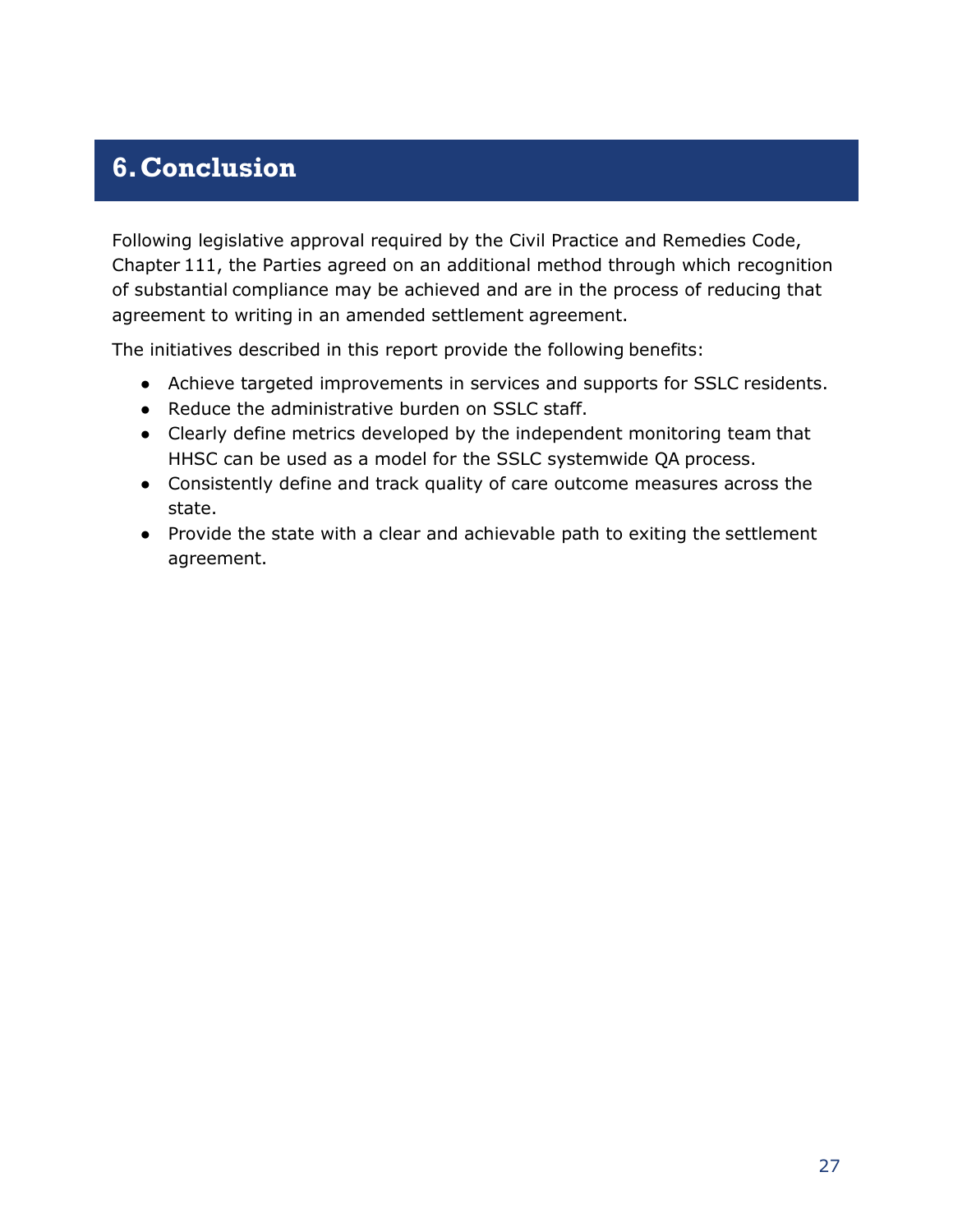# **List of Acronyms**

<span id="page-28-0"></span>

| <b>Acronym</b> | <b>Full Name</b>                               |
|----------------|------------------------------------------------|
| <b>AMA</b>     | <b>Annual Medical Assessment</b>               |
| <b>ANE</b>     | Abuse, Neglect and Exploitation                |
| DOJ            | Department of Justice                          |
| <b>DSP</b>     | Direct Support Professional                    |
| <b>FY</b>      | <b>Fiscal Year</b>                             |
| <b>HHSC</b>    | <b>Health and Human Services Commission</b>    |
| <b>IDT</b>     | Interdisciplinary Team                         |
| <b>IHCP</b>    | Integrated Health Care Plan                    |
| <b>IM</b>      | <b>Incident Management</b>                     |
| <b>IMRT</b>    | <b>Incident Management Review Team</b>         |
| <b>IRIS</b>    | <b>Integrated Resident Information System</b>  |
| <b>ISP</b>     | <b>Individual Service Plan</b>                 |
| <b>PBSP</b>    | Positive Behavior Support Plan                 |
| QA/QI          | Quality Assurance/Quality Improvement          |
| <b>QDRR</b>    | Quarterly Drug Regimen Reviews                 |
| QIDP           | Qualified Intellectual Disability Professional |
| QIP            | Quality Improvement Plan                       |
| QRT            | <b>Quality Review Team</b>                     |
| QSR            | <b>Quality Service Reviews</b>                 |
| <b>SAP</b>     | Skill Acquisition Plan                         |
| <b>SSLC</b>    | <b>State Supported Living Center</b>           |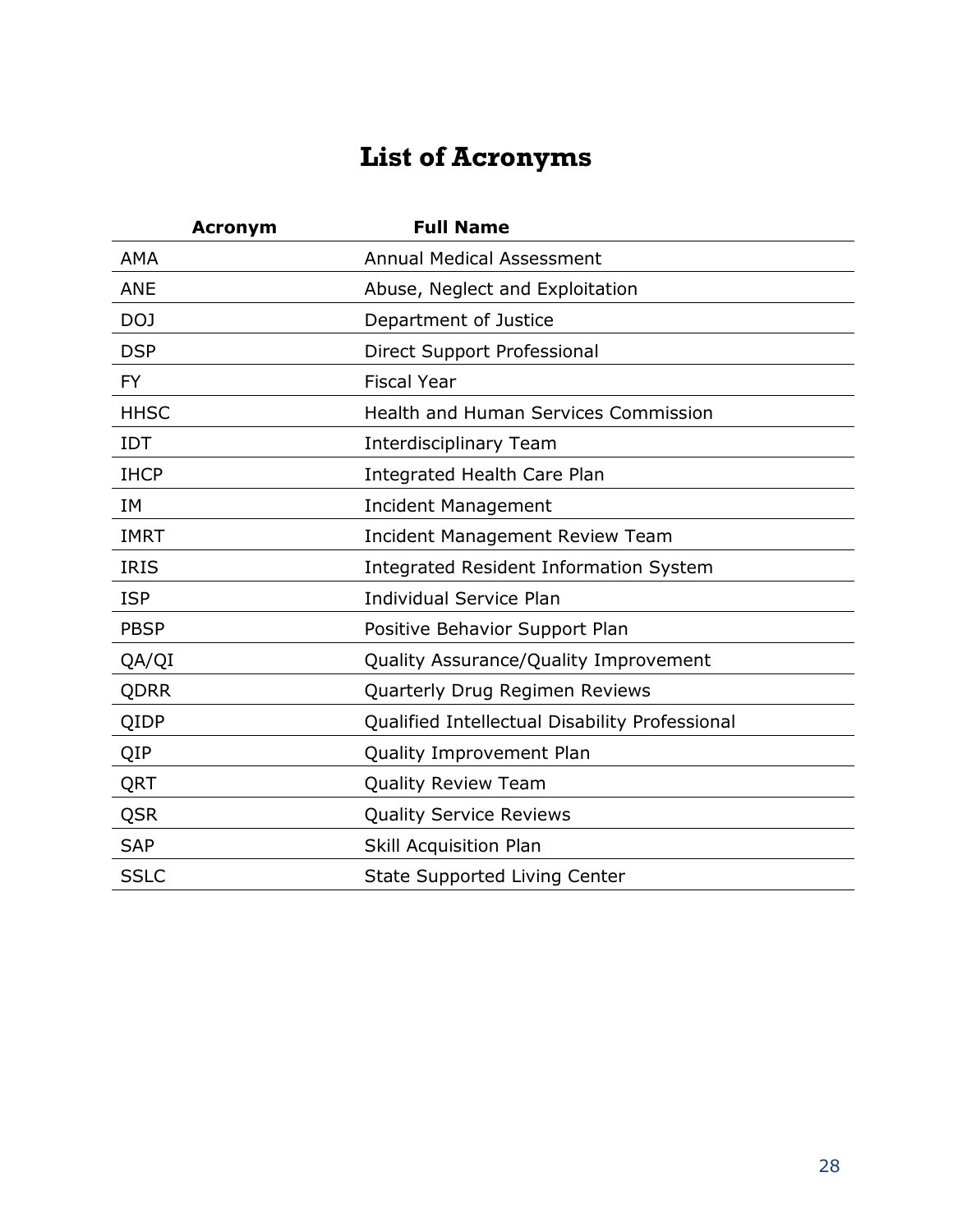# **Appendix A. DOJ Settlement Agreement Sections**

<span id="page-29-0"></span>

| <b>Section</b> | <b>Topic</b>                                                      |
|----------------|-------------------------------------------------------------------|
| $\mathsf{C}$   | Protection from Harm - Restraints                                 |
| D              | Protection from Harm - Abuse, Neglect, and Incident Management    |
| E              | <b>Quality Assurance</b>                                          |
| F              | Integrated Protections, Services, Treatments and Supports         |
| G              | <b>Integrated Clinical Services</b>                               |
| Н              | Minimum Common Elements of Clinical Care                          |
| $\mathbf I$    | At-Risk Individuals                                               |
| J              | Psychiatric Care and Services                                     |
| K              | Psychological Care and Services                                   |
| L              | <b>Medical Care</b>                                               |
| M              | <b>Nursing Care</b>                                               |
| N              | <b>Pharmacy Services</b>                                          |
| $\circ$        | Minimum Common Elements of Physical and Nutritional Management    |
| P              | Physical and Occupational Therapy                                 |
| Q              | <b>Dental Services</b>                                            |
| R              | Communication                                                     |
| S              | Habilitation, Training, Education, and Skill Acquisition Programs |
| T              | Serving Institutionalized Persons in the Most Integrated Setting  |
| U              | Consent                                                           |
| V              | Recordkeeping and General Plan Implementation                     |